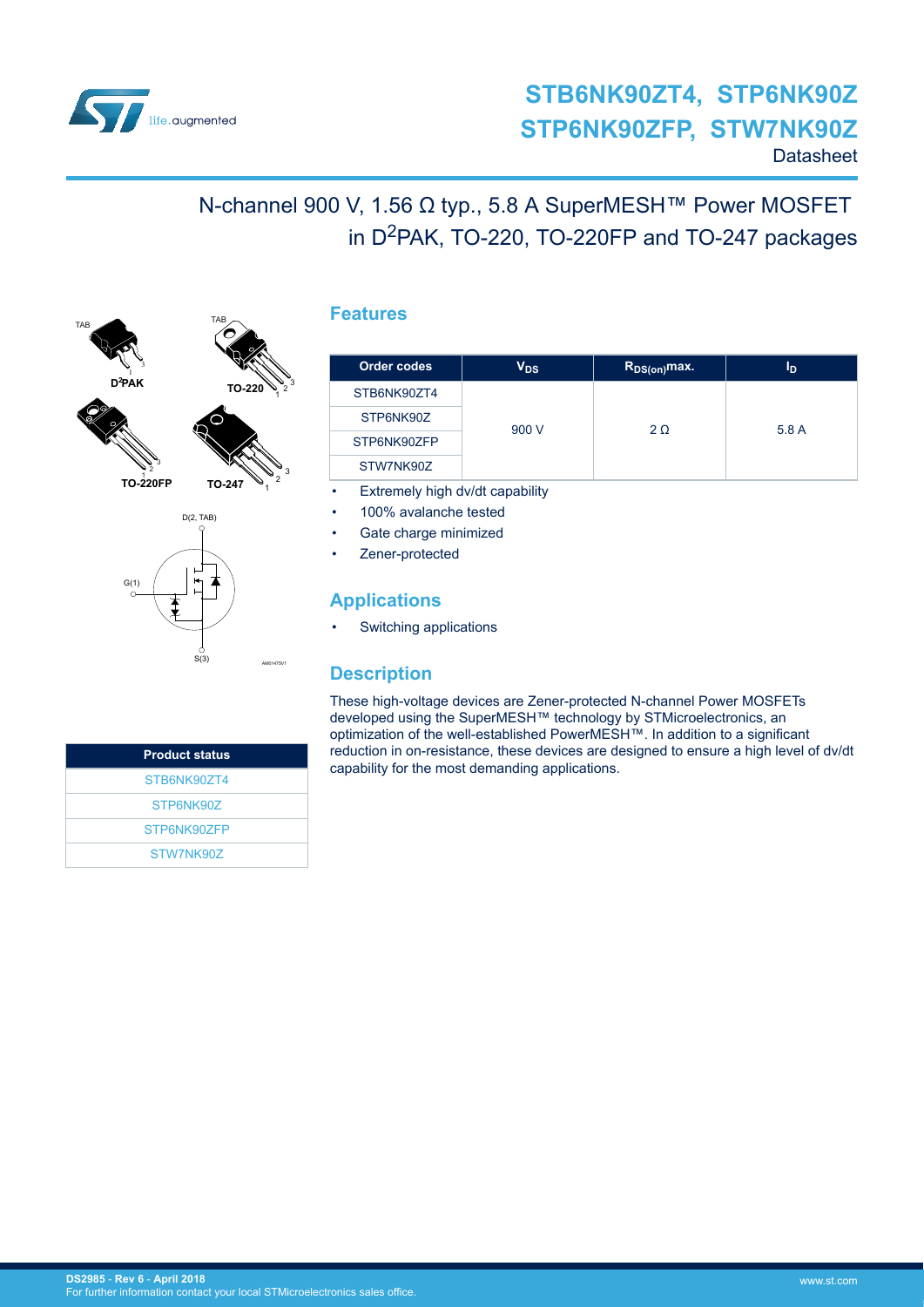<span id="page-1-0"></span>

# **1 Electrical ratings**

| Symbol                 | <b>Parameter</b>                                                                                                  | Value                              | <b>Unit</b>     |              |
|------------------------|-------------------------------------------------------------------------------------------------------------------|------------------------------------|-----------------|--------------|
|                        |                                                                                                                   | D <sup>2</sup> PAK, TO-220, TO-247 | <b>TO-220FP</b> |              |
| $V_{DS}$               | Drain-source voltage                                                                                              | 900                                |                 | $\vee$       |
| $V_{GS}$               | ± 30<br>Gate-source voltage                                                                                       |                                    |                 | $\vee$       |
| $I_{\text{D}}$         | Drain current (continuous) at $T_C = 25 °C$                                                                       | 5.8                                | 5.8(1)          | $\mathsf{A}$ |
| $I_{\text{D}}$         | Drain current (continuous) at $T_c$ = 100 °C                                                                      | 3.65                               | 3.65(1)         | A            |
| $IDM$ (2)              | Drain current (pulsed)                                                                                            | 23.2                               | 23.2            | A            |
| P <sub>TOT</sub>       | Total dissipation at $T_C = 25 °C$                                                                                | 140                                | 30              | W            |
| $dv/dt$ <sup>(3)</sup> | Peak diode recovery voltage slope                                                                                 | 4.5                                |                 | V/ns         |
| V <sub>ISO</sub>       | Insulation withstand voltage (RMS) from all three<br>leads to external heat sink (t = 1 s; $T_c = 25 \degree C$ ) |                                    | 2500            | $\vee$       |
| $T_j$                  | Operating junction temperature range                                                                              |                                    |                 |              |
| $T_{\text{stg}}$       | Storage temperature range                                                                                         | $-55$ to 150                       |                 | $^{\circ}C$  |

### **Table 1. Absolute maximum ratings**

*1. Limited by maximum junction temperature.*

*2. Pulse width limited by safe operating area.*

*3. I*<sub>SD</sub> ≤ 5.8 A, di/dt ≤ 200 A/µs,  $V_{DD}$  ≤  $V_{(BR)DSS}$ .

### **Table 2. Thermal data**

| <b>Symbol</b>         | <b>Parameter</b>                    | <b>Value</b>       |               |                 |               | <b>Unit</b> |
|-----------------------|-------------------------------------|--------------------|---------------|-----------------|---------------|-------------|
|                       |                                     | D <sup>2</sup> PAK | <b>TO-220</b> | <b>TO-220FP</b> | <b>TO-247</b> |             |
| $R_{\text{thi-case}}$ | Thermal resistance junction-case    | 0.89               |               | 4.2             | 0.89          | °C/W        |
| $R_{\text{thj-pcb}}$  | Thermal resistance junction-pcb     | 60                 |               |                 |               | °C/W        |
| $R_{thi-amb}$         | Thermal resistance junction-ambient | 62.5               |               |                 | 50            | °C/W        |

### **Table 3. Avalanche characteristics**

| <b>Symbol</b> | <b>Parameter</b>                                                                                                           | <b>Value</b> | Unit |
|---------------|----------------------------------------------------------------------------------------------------------------------------|--------------|------|
| IAR           | Avalanche current, repetitive or not-repetitive (pulse width limited by $T_i$ Max)                                         | 5.8          |      |
| $E_{AS}$      | Single pulse avalanche energy (starting T <sub>i</sub> = 25 °C, I <sub>D</sub> = I <sub>AR</sub> , V <sub>DD</sub> = 50 V) | 300          | mJ   |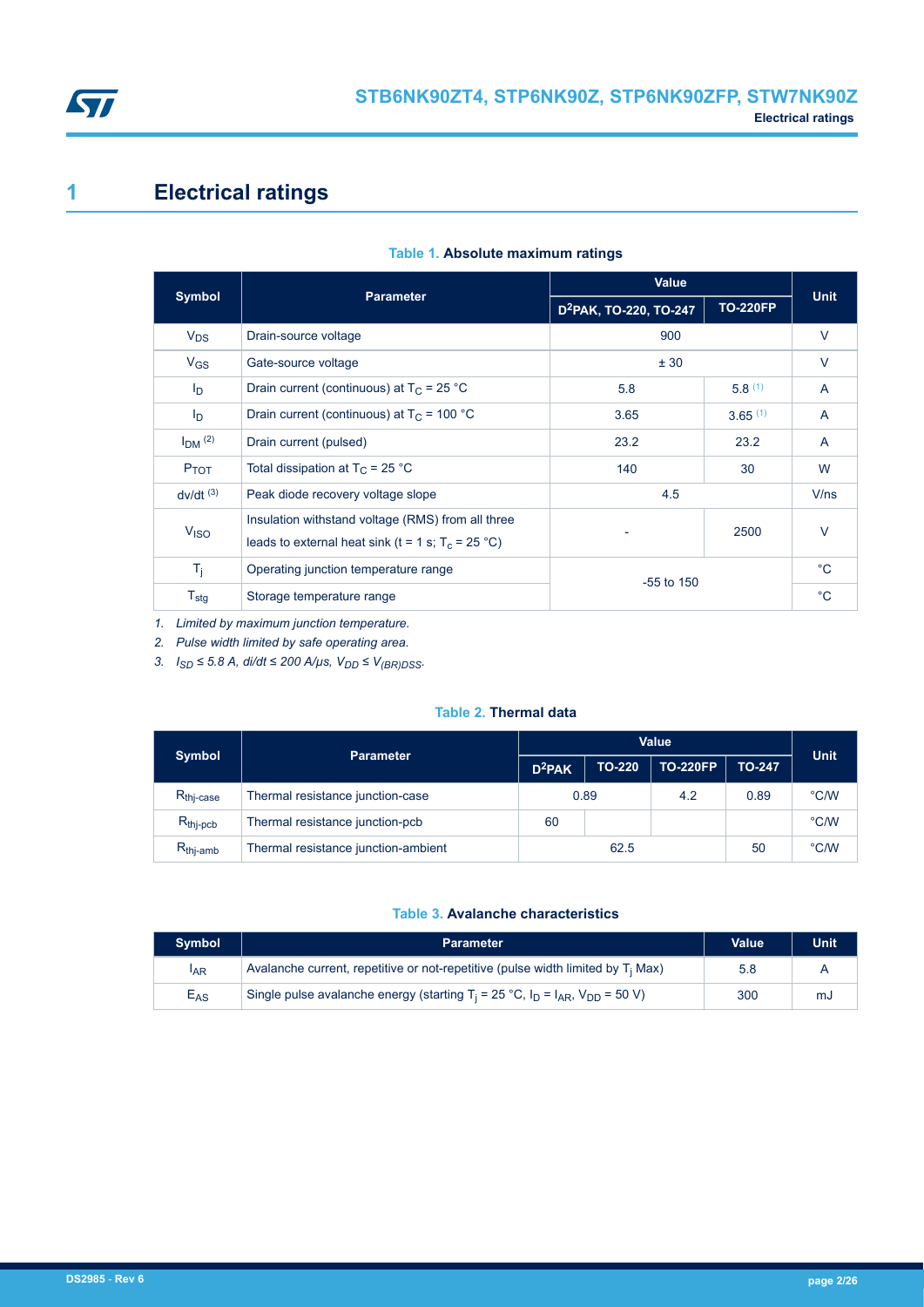<span id="page-2-0"></span>

# **2 Electrical characteristics**

 $(T_{\text{CASE}} = 25 \text{ °C}$  unless otherwise specified)

| <b>Symbol</b> | <b>Parameter</b>                     | <b>Test conditions</b>                                                   | Min. | Typ. | Max.         | <b>Unit</b> |
|---------------|--------------------------------------|--------------------------------------------------------------------------|------|------|--------------|-------------|
|               | Drain-source                         | $I_D = 1$ mA, $V_{GS} = 0$ V                                             | 900  |      |              | $\vee$      |
| $V_{(BR)DSS}$ | Breakdown voltage                    |                                                                          |      |      |              |             |
|               | Zero gate voltage drain              | $V_{GS}$ = 0 V, $V_{DS}$ = 900 V                                         |      |      | $\mathbf{1}$ | μA          |
| $I_{DSS}$     | current                              | $V_{GS}$ = 0 V, $V_{DS}$ = 900 V, T <sub>C</sub> = 125 °C <sup>(1)</sup> |      |      | 50           | μA          |
| $I_{GSS}$     | Gate body leakage<br>current         | $V_{DS} = 0$ V, $V_{GS} = \pm 20$ V                                      |      |      | ±10          | μA          |
| $V_{GS(th)}$  | Gate threshold voltage               | $V_{DS} = V_{GS}$ , $I_D = 100 \mu A$                                    | 3    | 3.75 | 4.5          | $\vee$      |
| $R_{DS(on)}$  | Static drain-source on<br>resistance | $V_{GS}$ = 10 V, $I_D$ = 2.9 A                                           |      | 1.56 | 2            | Ω           |

#### **Table 4. On/off states**

*1. Defined by design, not subject to production test.*

#### **Table 5. Dynamic**

| <b>Symbol</b>            | <b>Parameter</b>                 | <b>Test conditions</b>                                                                                                      | Min. | Typ. | Max. | <b>Unit</b> |
|--------------------------|----------------------------------|-----------------------------------------------------------------------------------------------------------------------------|------|------|------|-------------|
| $C_{iss}$                | Input capacitance                |                                                                                                                             |      | 1350 |      |             |
| C <sub>oss</sub>         | Output capacitance               | $V_{DS}$ = 25 V, f = 1 MHz, $V_{GS}$ = 0 V                                                                                  |      | 130  |      | pF          |
| C <sub>rss</sub>         | Reverse transfer<br>capacitance  |                                                                                                                             |      | 26   |      |             |
| $C_{\text{OSS eq.}}$ (1) | Equivalent output<br>capacitance | $V_{GS}$ = 0 V, $V_{DS}$ = 0 V to 720 V                                                                                     |      | 70   |      | pF          |
| $t_{d(on)}$              | Turn-on delay time               |                                                                                                                             |      | 17   |      |             |
| $t_{r}$                  | Rise time                        | $V_{DD}$ = 450 V, I <sub>D</sub> = 3 A, R <sub>G</sub> = 4.7 $\Omega$ ,<br>$V_{GS}$ = 10 V (see Figure 17. Test circuit for |      | 20   |      | ns          |
| $t_{r(off)}$             | Turn-off delay time              | resistive load switching times and Figure<br>22. Switching time waveform)                                                   |      | 45   |      |             |
| $t_{r}$                  | Fall time                        |                                                                                                                             |      | 20   |      |             |
| $Q_g$                    | Total gate charge                | $V_{DD}$ = 720 V, I <sub>D</sub> = 5.8 A, V <sub>GS</sub> = 0 to 10 V                                                       |      | 46.5 | 60.5 |             |
| $Q_{gs}$                 | Gate-source charge               | (see Figure 18. Test circuit for gate charge                                                                                |      | 8.5  |      | nC          |
| $Q_{\text{gd}}$          | Gate-drain charge                | behavior)                                                                                                                   |      | 25   |      |             |
| $t_{r(Voff)}$            | Off-voltage rise time            | $V_{DD}$ = 720 V, $I_D$ = 5.8 A, R <sub>G</sub> = 4.7 $\Omega$ ,                                                            |      | 11   |      |             |
| $t_{r}$                  | Fall time                        | $V_{GS}$ = 10 V (see Figure 19. Test circuit for<br>inductive load switching and diode recovery                             |      | 12   |      | ns          |
| $t_c$                    | Cross-over time                  | times)                                                                                                                      |      | 20   |      |             |

*1. Coss eq. is defined as a constant equivalent capacitance giving the same charging time as Coss when VDS increases from 0 to 80% VDSS.*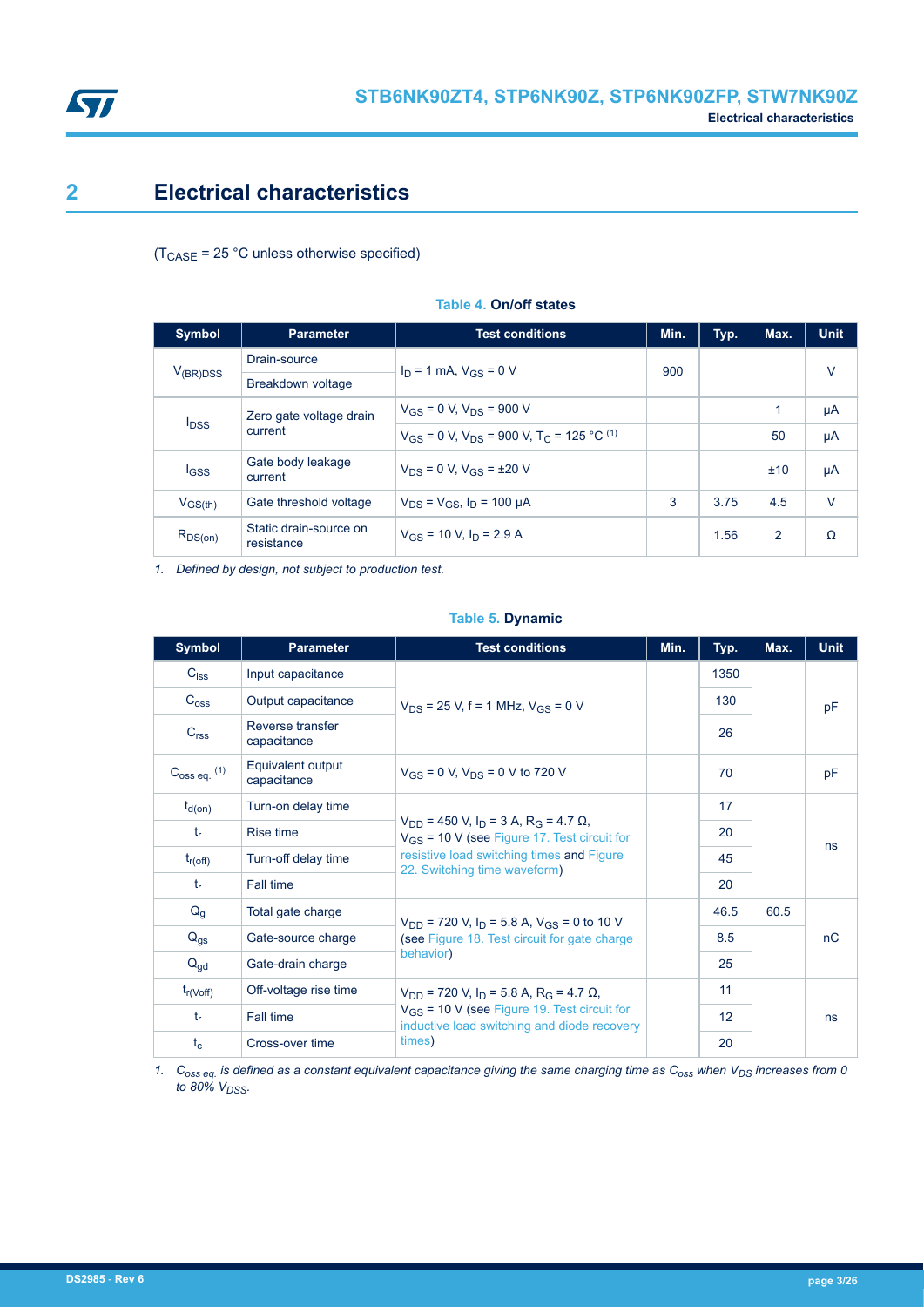<span id="page-3-0"></span>

#### **Table 6. Source drain diode**

| Symbol       | <b>Parameter</b>                 | <b>Test conditions</b>                                                     | Min. | Typ. | Max. | <b>Unit</b>    |
|--------------|----------------------------------|----------------------------------------------------------------------------|------|------|------|----------------|
| Isp          | Source-drain current             |                                                                            |      |      | 5.8  |                |
| <b>I</b> SDM | Source-drain current<br>(pulsed) |                                                                            |      |      | 23.2 | $\overline{A}$ |
| $V_{SD}$     | Forward on voltage               | $I_{SD}$ = 5.8 A, $V_{GS}$ = 0 V                                           |      |      | 1.6  | V              |
| $t_{rr}$     | Reverse recovery time            | $I_{SD}$ = 5.8 A, di/dt = 100 A/µs                                         |      | 840  |      | ns             |
| $Q_{rr}$     | Reverse recovery charge          | $V_{DD}$ = 36 V, T <sub>i</sub> = 150 °C (see Figure                       |      | 5880 |      | nC             |
| <b>IRRM</b>  | Reverse recovery current         | 19. Test circuit for inductive load switching<br>and diode recovery times) |      | 14   |      | A              |

#### **Table 7. Gate-source zener diode**

| <b>Symbol</b>         | <b>Parameter</b>              | Test conditions                  | Min. | Tvp. | Max. | <b>Unit</b> |
|-----------------------|-------------------------------|----------------------------------|------|------|------|-------------|
| V <sub>(BR)</sub> GSO | Gate-source breakdown voltage | $I_{gs} = \pm 1$ mA, $I_D = 0$ A | ±30  |      |      |             |

The built-in back-to-back Zener diodes are specifically designed to enhance the ESD performance of the device. The Zener voltage facilitates efficient and cost-effective device integrity protection, thus eliminating the need for additional external componentry.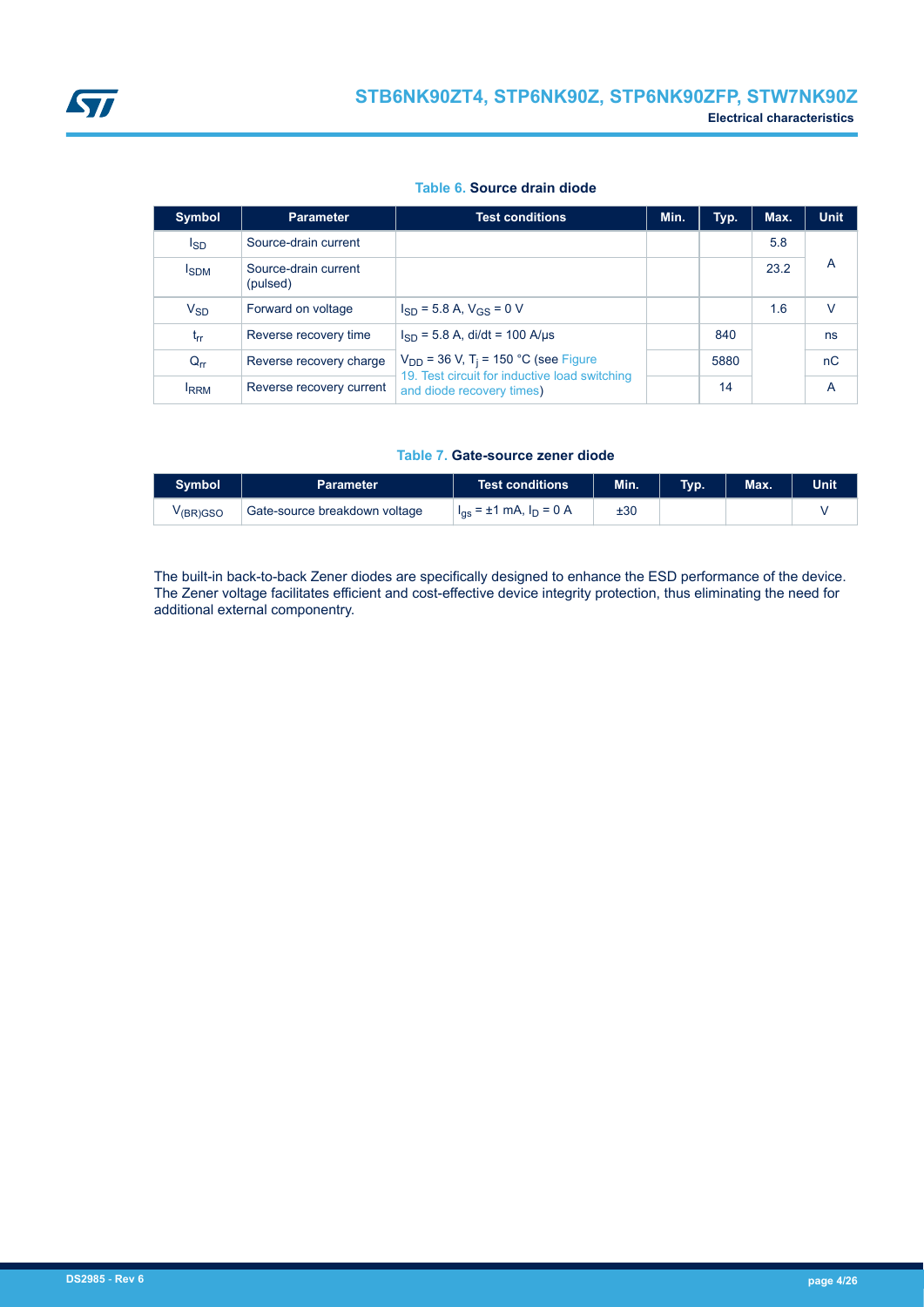<span id="page-4-0"></span>

## **2.1 Electrical characteristics curves**



## **Figure 3. Safe operating area for TO-220FP** GADG260320180902MT  $\vdash$ <sub>D</sub>(A)



**Figure 5. Safe operating area for TO-247** GADG260320180904MT  $I_0(A)$  $\pm 111$  $10$  $\frac{1}{100\mu s}$ THILL NIL  $1<sub>ms</sub>$  $10$  $10<sub>rr</sub>$  $\overline{\mathbf{H}}$ ┯┿╫ TTTT l III  $\Box$  $10<sup>1</sup>$ Tj=150°<br>Tc=25°C<br>Single<br>pulse  $\begin{array}{c|c|c|c|c|c|c|c} \hline \rule{0pt}{2ex} & 1 & 0 & 0 & 0 \\ \hline \rule{0pt}{2ex} & 2 & 4 & 6 & 6 & 2 \\ \hline \rule{0pt}{2ex} & 2 & 4 & 6 & 6 & 2 \\ \hline \rule{0pt}{2ex} & 2 & 4 & 6 & 6 & 2 \\ \hline \rule{0pt}{2ex} & 2 & 4 & 6 & 6 & 2 \\ \hline \rule{0pt}{2ex} & 2 & 4 & 6 & 6 & 2 \\ \hline \rule{0pt}{2ex} & 2 & 4 & 6 & 6 & 2 \\ \hline \rule{$ <u> HIIII</u>  $10<sup>2</sup>$  $4.68$   $10^{2}$  $V_{DS}(V)$  $10^{-1}$  $^{68}_{10^0}$  $10^{2}$ 

**Figure 2. Thermal impedance for TO-220/D2PAK** GADG260320180901MT  $\mathsf K$  $\overline{1}$  $\delta = 0.5$  $0.2$  $0.1$  $10^{-1}$ 0.05  $=$  k R<sub>thJ-d</sub>



 $0.02$ 

#### **Figure 4. Thermal impedance for TO-220FP**



**Figure 6. Thermal impedance for TO-247**

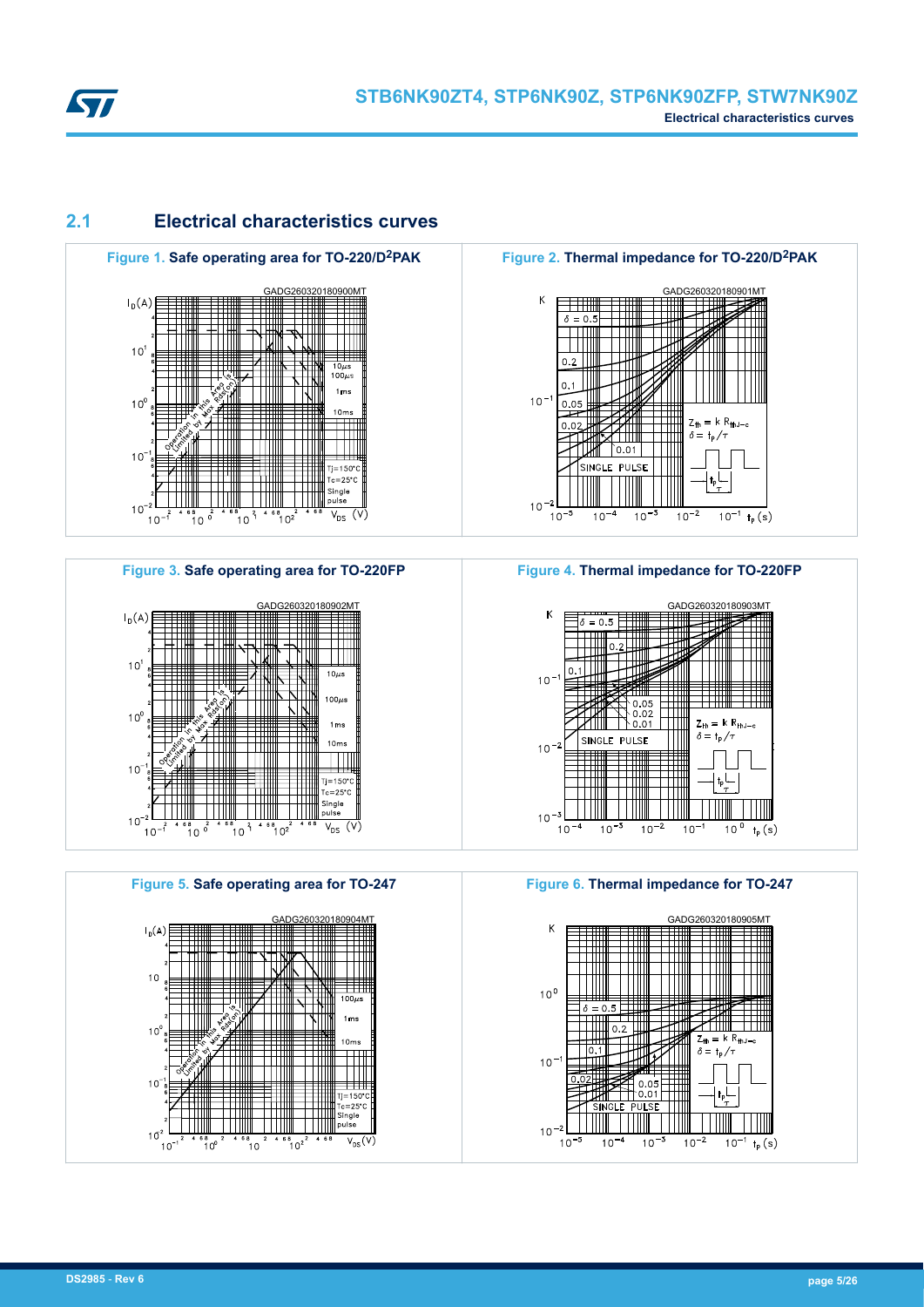







**Figure 11. Capacitance variations**











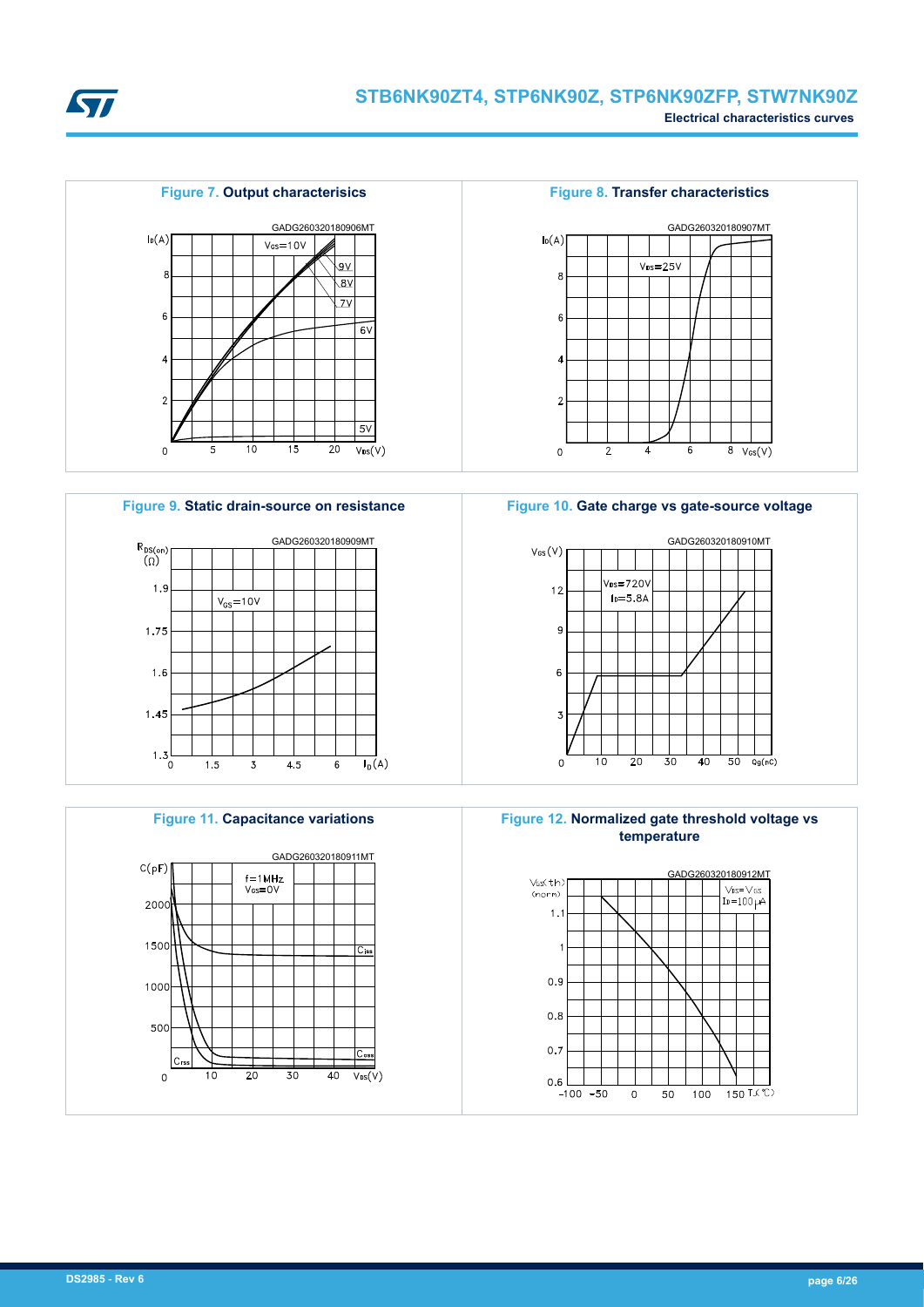







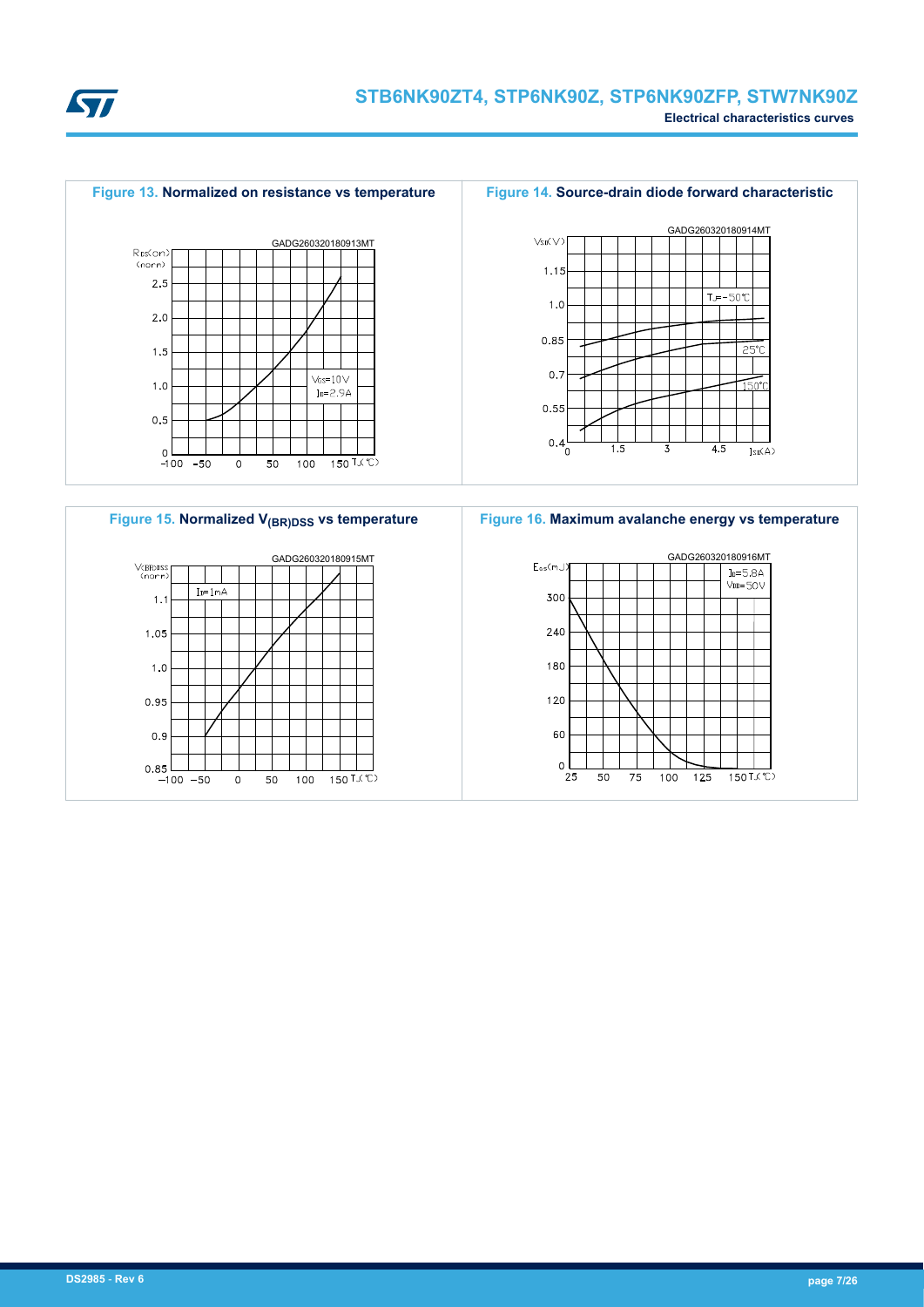<span id="page-7-0"></span>

# **3 Test circuits**











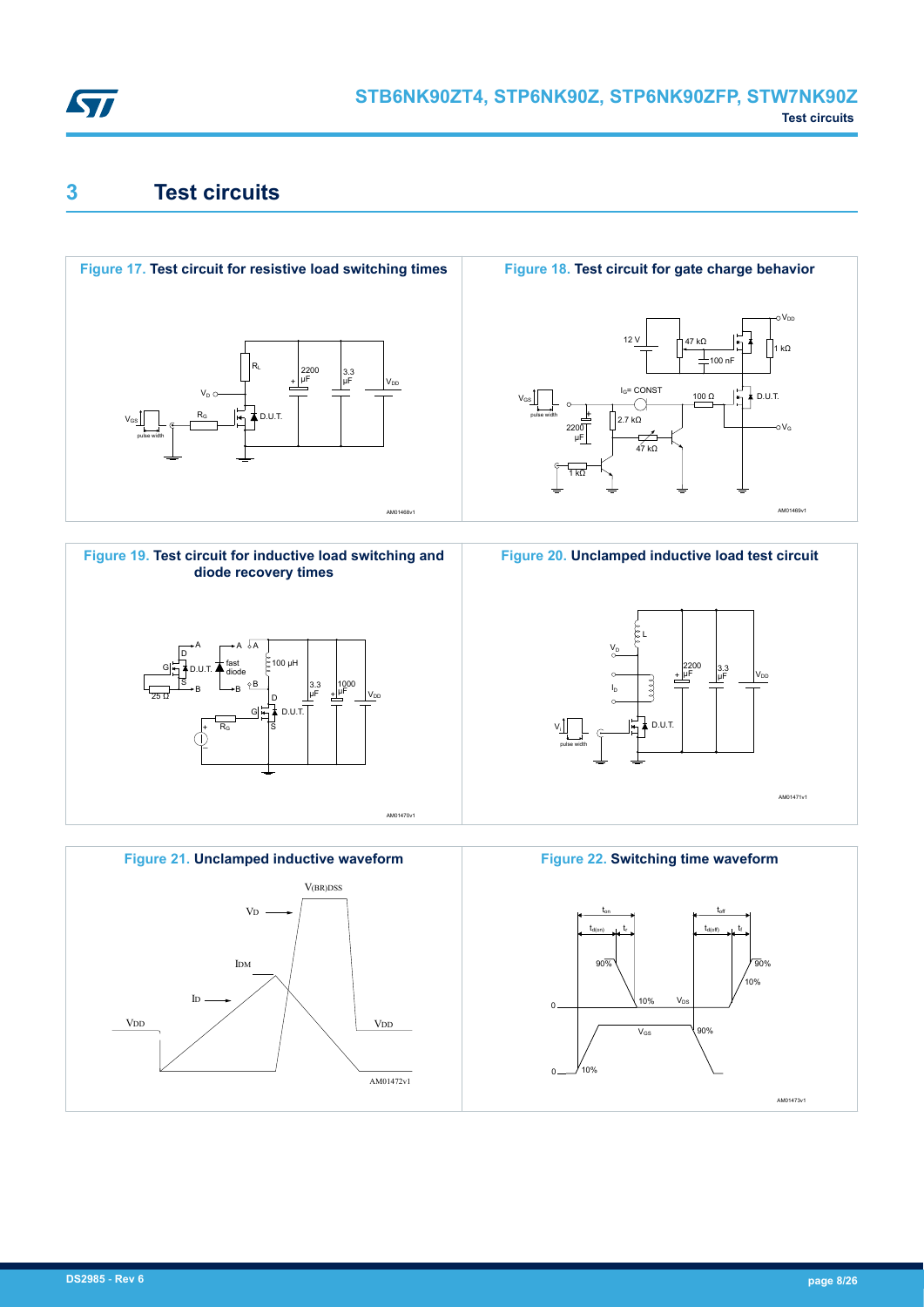<span id="page-8-0"></span>

# **4 Package information**

In order to meet environmental requirements, ST offers these devices in different grades of ECOPACK® packages, depending on their level of environmental compliance. ECOPACK® specifications, grade definitions and product status are available at: [www.st.com.](http://www.st.com) ECOPACK® is an ST trademark.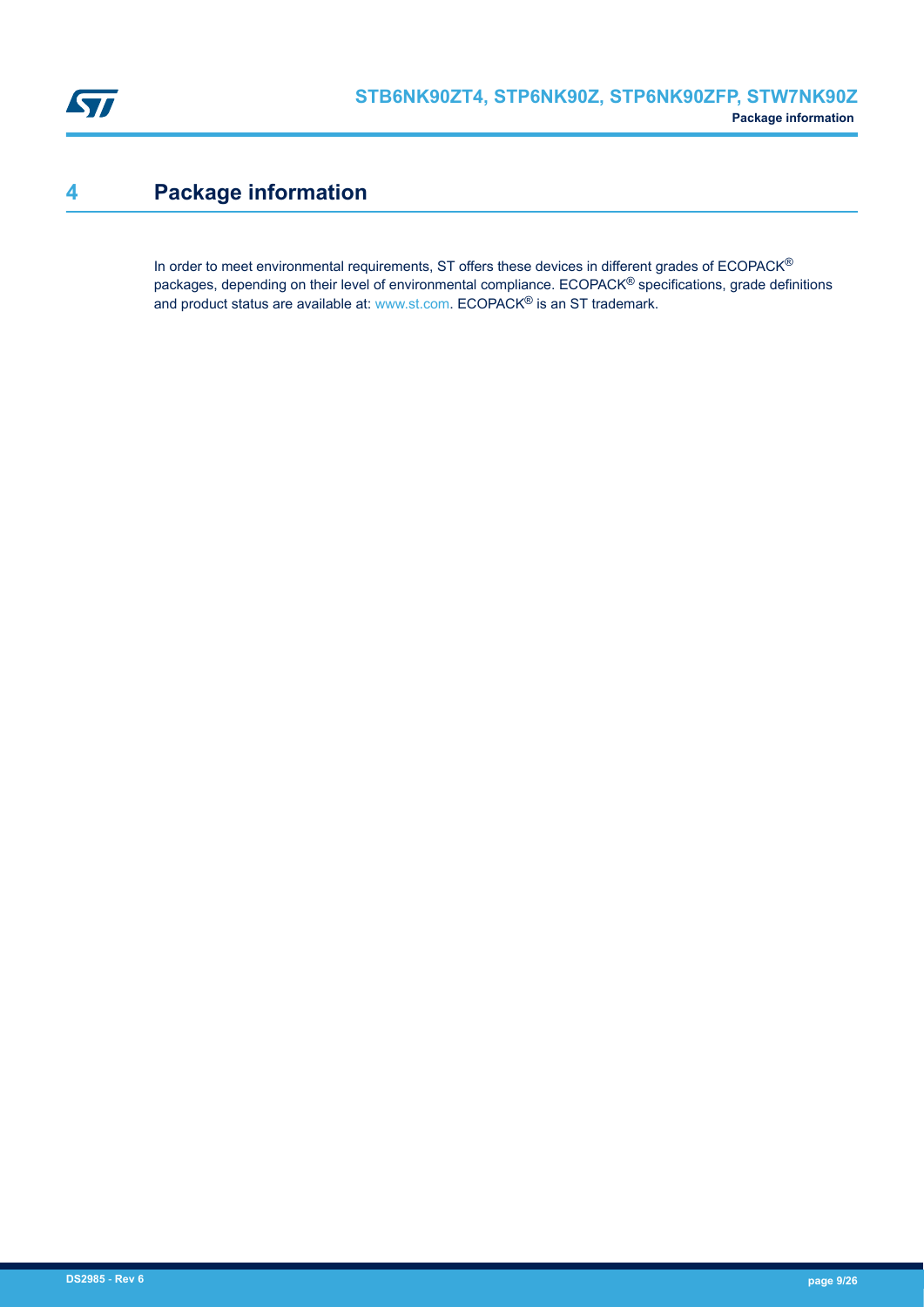

# **4.1 D²PAK (TO-263) package information**

**Figure 23. D²PAK (TO-263) type A package outline**



0079457\_24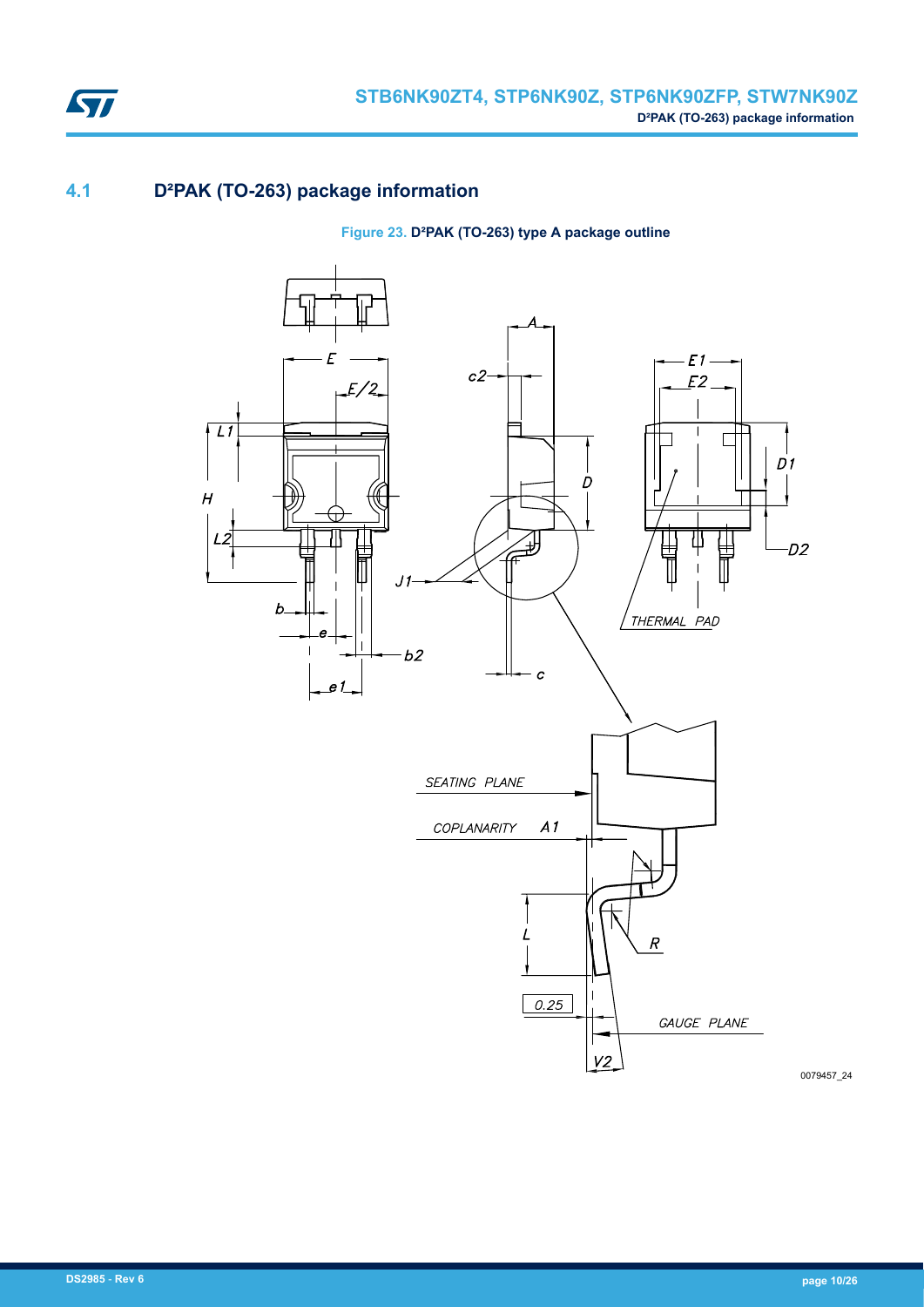

| Dim.                    | mm          |      |             |  |  |
|-------------------------|-------------|------|-------------|--|--|
|                         | Min.        | Typ. | Max.        |  |  |
| $\overline{\mathsf{A}}$ | 4.40        |      | 4.60        |  |  |
| A1                      | 0.03        |      | 0.23        |  |  |
| $\mathsf b$             | 0.70        |      | 0.93        |  |  |
| b2                      | 1.14        |      | 1.70        |  |  |
| $\mathbf{c}$            | 0.45        |      | 0.60        |  |  |
| c2                      | 1.23        |      | 1.36        |  |  |
| $\mathsf D$             | 8.95        |      | 9.35        |  |  |
| D <sub>1</sub>          | $7.50\,$    | 7.75 | 8.00        |  |  |
| D <sub>2</sub>          | 1.10        | 1.30 | 1.50        |  |  |
| $\mathsf E$             | 10.00       |      | 10.40       |  |  |
| E <sub>1</sub>          | 8.50        | 8.70 | 8.90        |  |  |
| E <sub>2</sub>          | 6.85        | 7.05 | 7.25        |  |  |
| $\mathbf e$             |             | 2.54 |             |  |  |
| e <sub>1</sub>          | 4.88        |      | 5.28        |  |  |
| $\mathsf H$             | 15.00       |      | 15.85       |  |  |
| J1                      | 2.49        |      | 2.69        |  |  |
| $\mathsf L$             | 2.29        |      | 2.79        |  |  |
| L1                      | 1.27        |      | 1.40        |  |  |
| L2                      | 1.30        |      | 1.75        |  |  |
| ${\sf R}$               |             | 0.40 |             |  |  |
| V <sub>2</sub>          | $0^{\circ}$ |      | $8^{\circ}$ |  |  |

### **Table 8. D²PAK (TO-263) type A package mechanical data**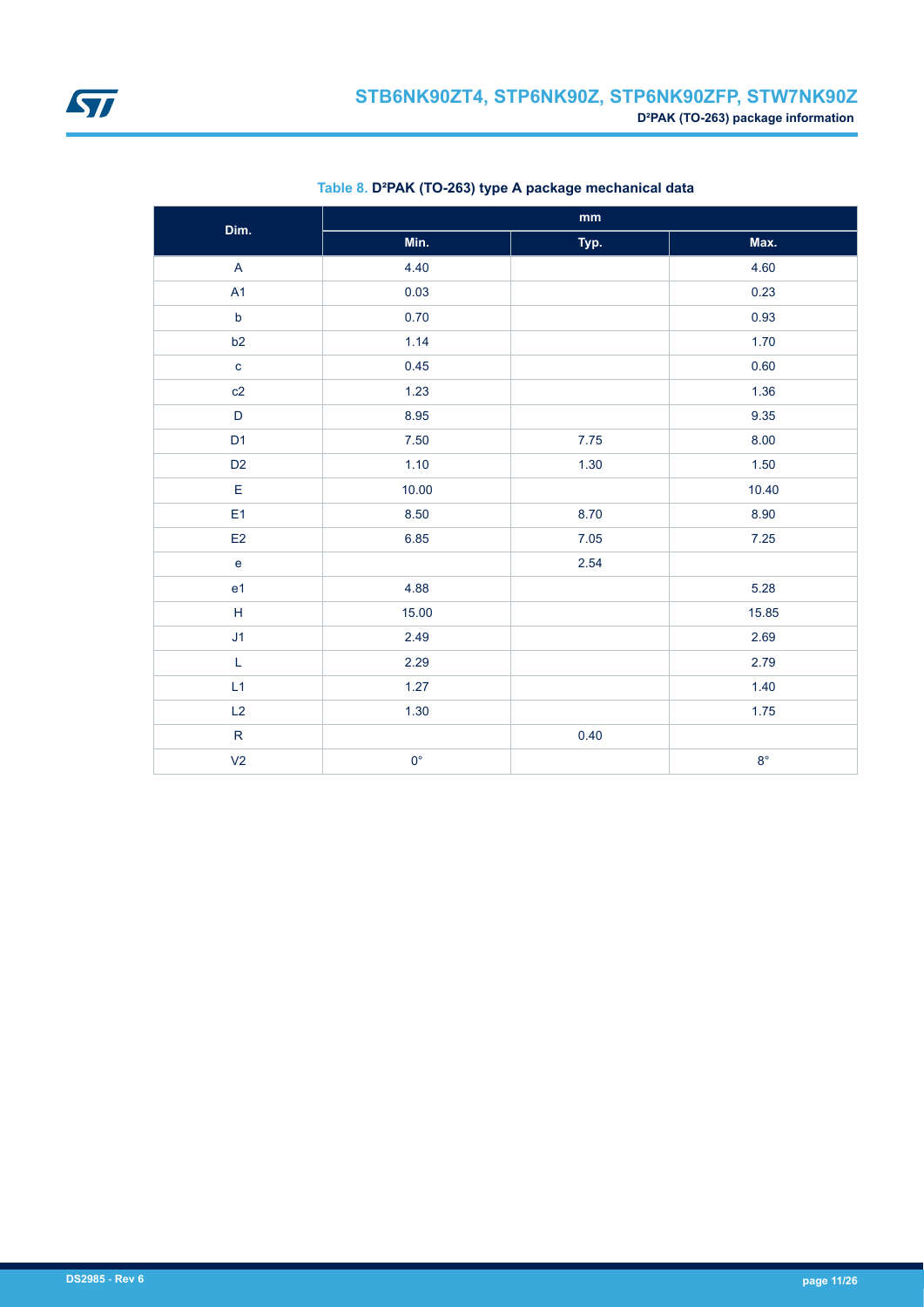

**Figure 24. D²PAK (TO-263) type B package outline**



0079457\_24\_B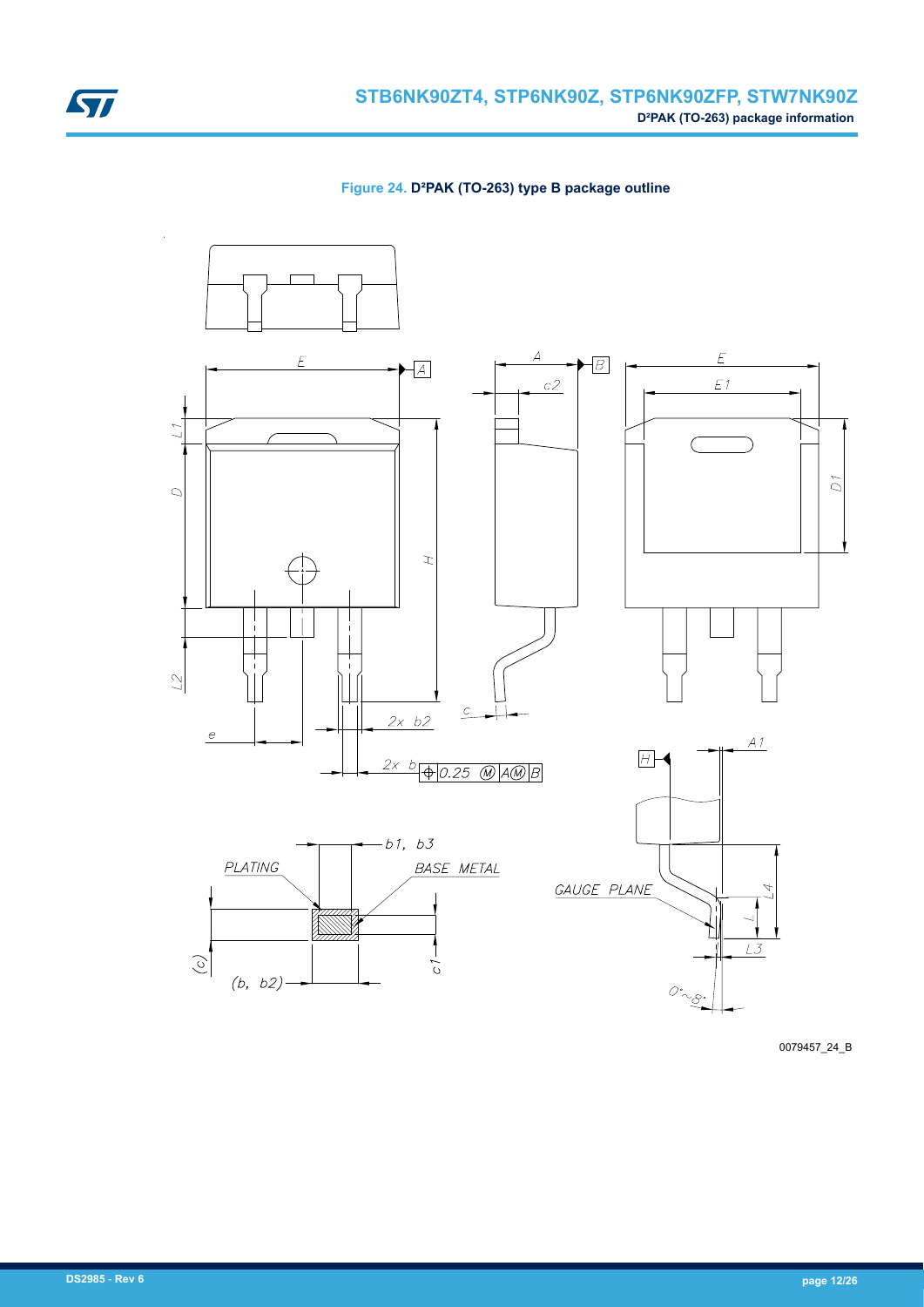

| Dim.                              | $\mathop{\text{mm}}\nolimits$ |          |          |  |  |
|-----------------------------------|-------------------------------|----------|----------|--|--|
|                                   | Min.                          | Typ.     | Max.     |  |  |
| A                                 | 4.36                          |          | 4.56     |  |  |
| A1                                | $\pmb{0}$                     |          | 0.25     |  |  |
| $\mathsf b$                       | 0.70                          |          | 0.90     |  |  |
| b1                                | 0.51                          |          | 0.89     |  |  |
| b2                                | 1.17                          |          | 1.37     |  |  |
| b3                                | 1.36                          |          | 1.46     |  |  |
| $\mathbf c$                       | 0.38                          |          | 0.694    |  |  |
| c <sub>1</sub>                    | 0.38                          |          | 0.534    |  |  |
| c2                                | 1.19                          |          | 1.34     |  |  |
| $\mathsf D$                       | 8.60                          |          | 9.00     |  |  |
| D <sub>1</sub>                    | 6.90                          |          | $7.50\,$ |  |  |
| $\mathsf E$                       | 10.15                         |          | 10.55    |  |  |
| E <sub>1</sub>                    | 8.10                          |          | 8.70     |  |  |
| $\mathsf{e}% _{t}\left( t\right)$ |                               | 2.54 BSC |          |  |  |
| $\overline{H}$                    | 15.00                         |          | 15.60    |  |  |
| L                                 | 1.90                          |          | 2.50     |  |  |
| L1                                |                               |          | 1.65     |  |  |
| L2                                |                               |          | 1.78     |  |  |
| L3                                |                               | 0.25     |          |  |  |
| L4                                | 4.78                          |          | 5.28     |  |  |

### **Table 9. D²PAK (TO-263) type B mechanical data**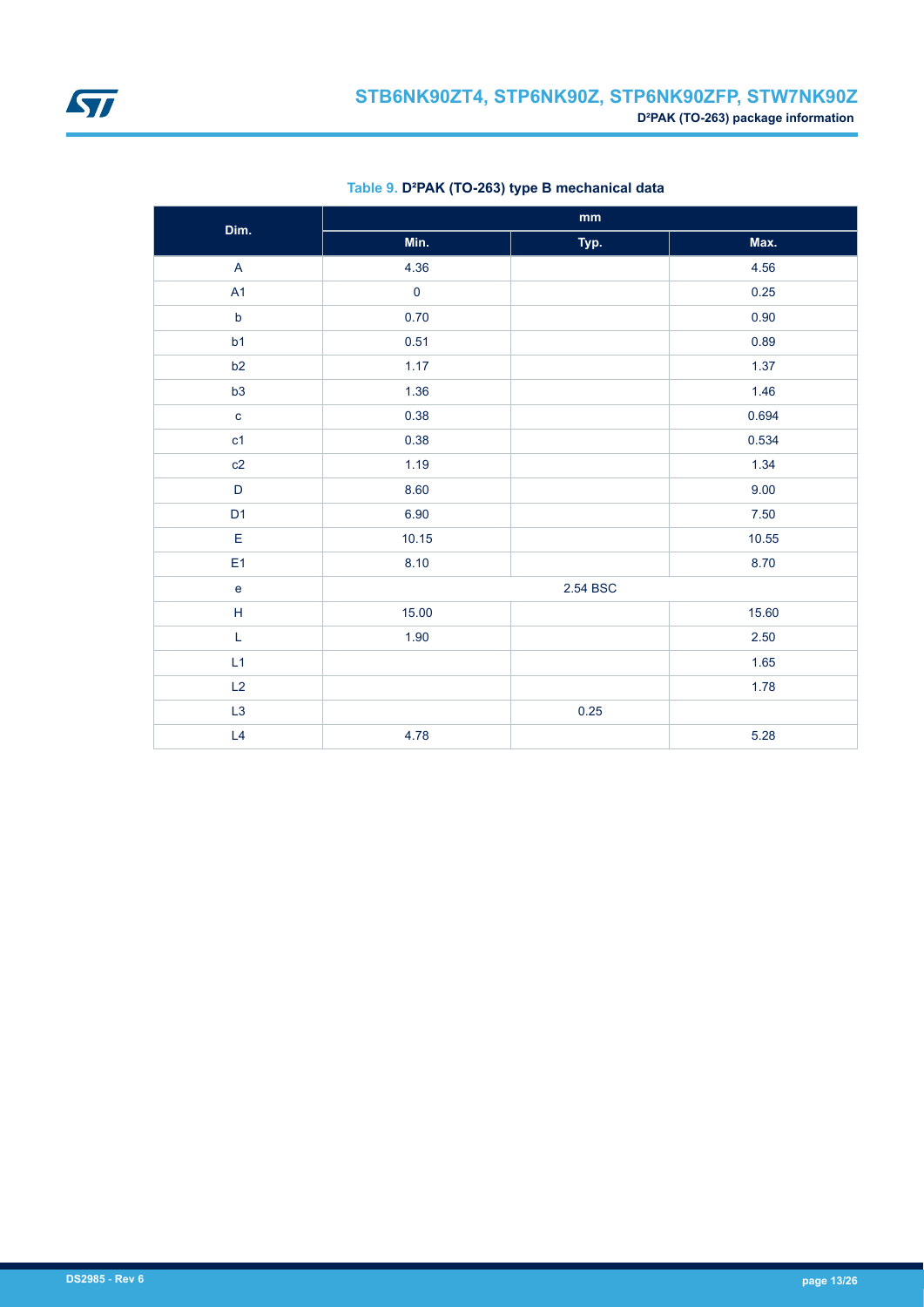<span id="page-13-0"></span>



**Figure 25. D²PAK (TO-263) recommended footprint (dimensions are in mm)**

Footprint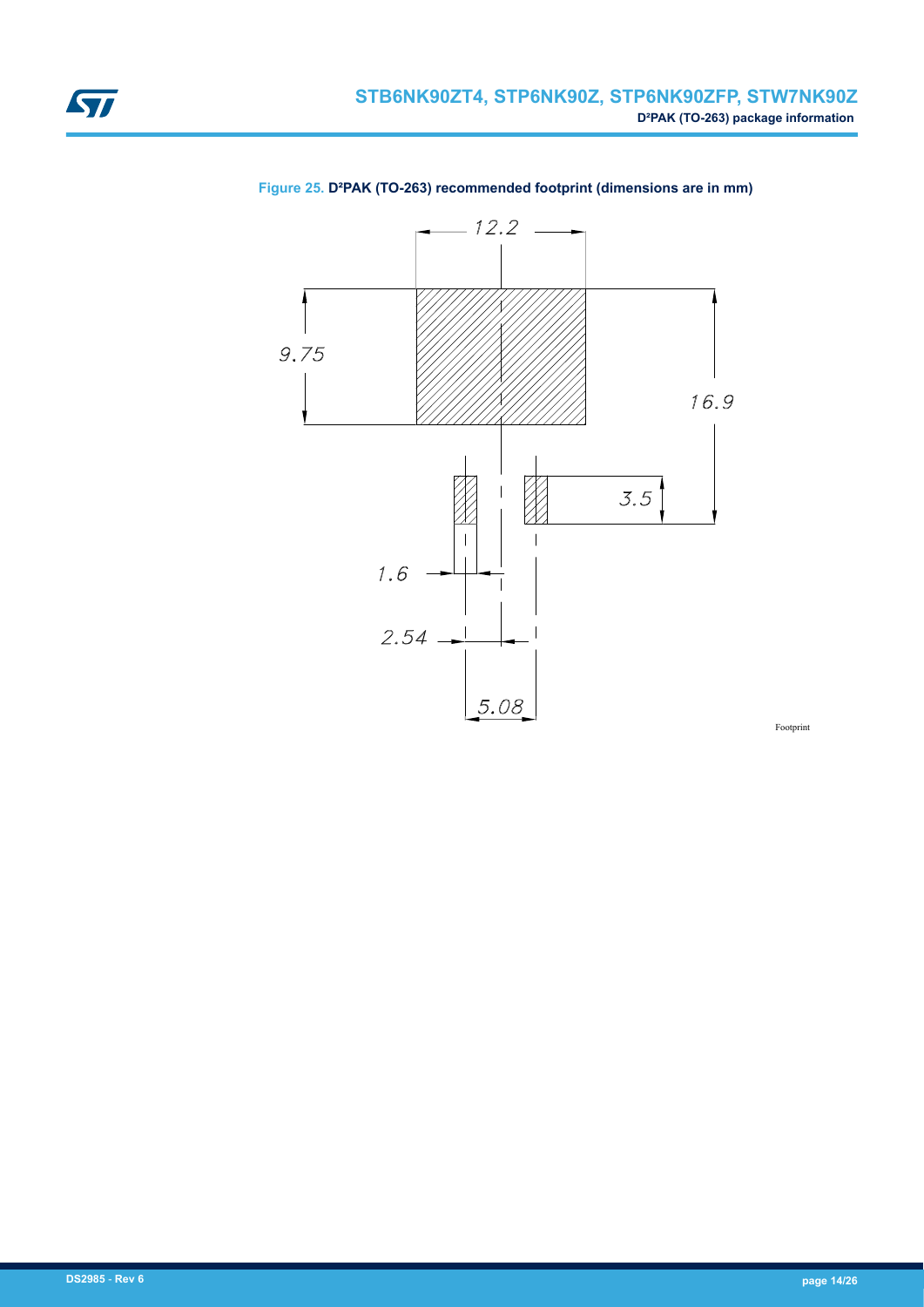

# **4.2 TO-220 type A package information**

**Figure 26. TO-220 type A package outline**





0015988\_typeA\_Rev\_21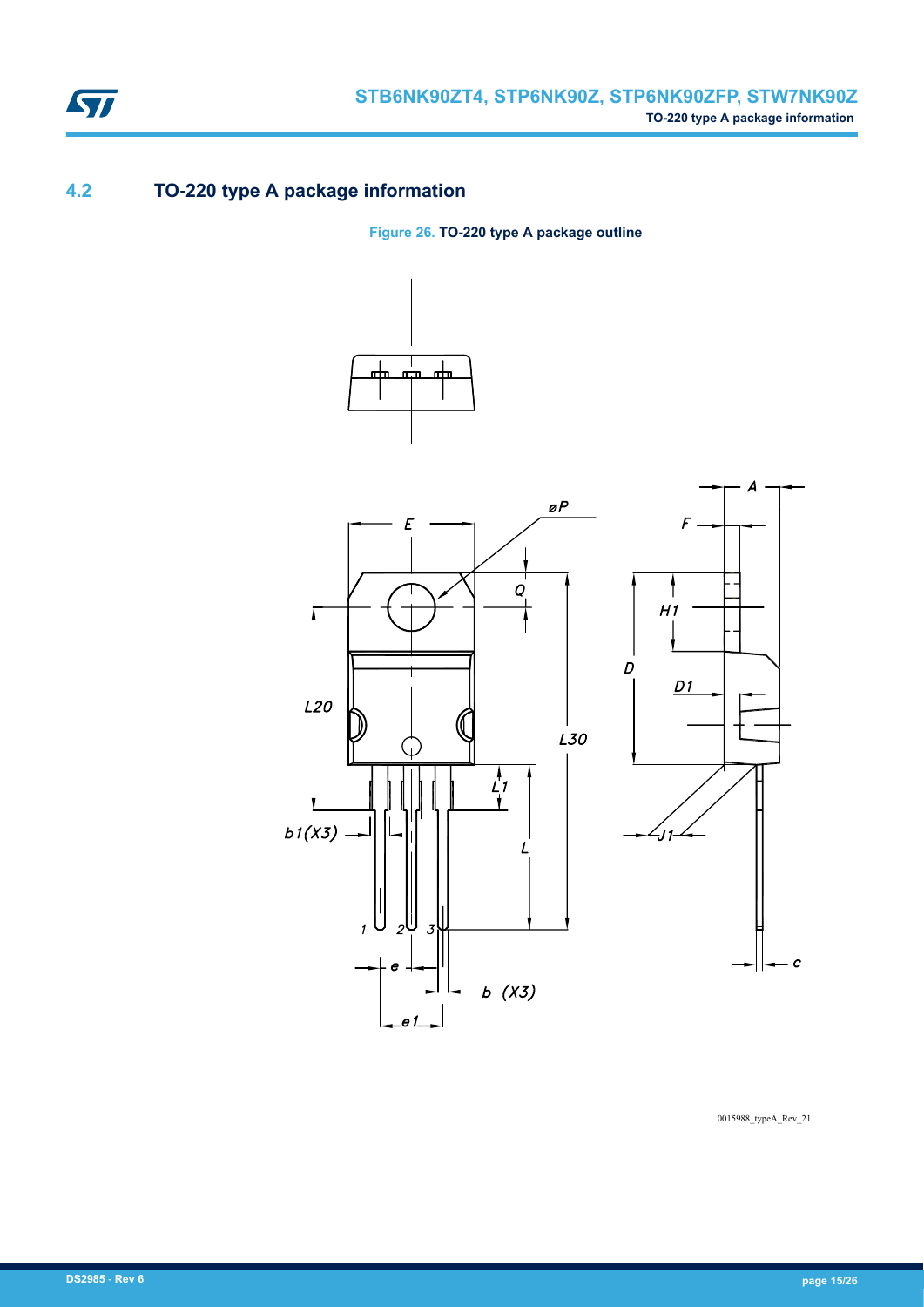<span id="page-15-0"></span>

| Dim.                      | $\mathbf{mm}$ |       |       |  |  |
|---------------------------|---------------|-------|-------|--|--|
|                           | Min.          | Typ.  | Max.  |  |  |
| $\boldsymbol{\mathsf{A}}$ | 4.40          |       | 4.60  |  |  |
| $\mathsf b$               | 0.61          |       | 0.88  |  |  |
| b1                        | 1.14          |       | 1.55  |  |  |
| $\mathbf c$               | 0.48          |       | 0.70  |  |  |
| D                         | 15.25         |       | 15.75 |  |  |
| D <sub>1</sub>            |               | 1.27  |       |  |  |
| E                         | 10.00         |       | 10.40 |  |  |
| $\mathbf e$               | 2.40          |       | 2.70  |  |  |
| e <sub>1</sub>            | 4.95          |       | 5.15  |  |  |
| $\mathsf F$               | 1.23          |       | 1.32  |  |  |
| H1                        | 6.20          |       | 6.60  |  |  |
| J1                        | 2.40          |       | 2.72  |  |  |
| L                         | 13.00         |       | 14.00 |  |  |
| L1                        | 3.50          |       | 3.93  |  |  |
| L20                       |               | 16.40 |       |  |  |
| L30                       |               | 28.90 |       |  |  |
| øΡ                        | $3.75$        |       | 3.85  |  |  |
| ${\sf Q}$                 | 2.65          |       | 2.95  |  |  |

**Table 10. TO-220 type A package mechanical data**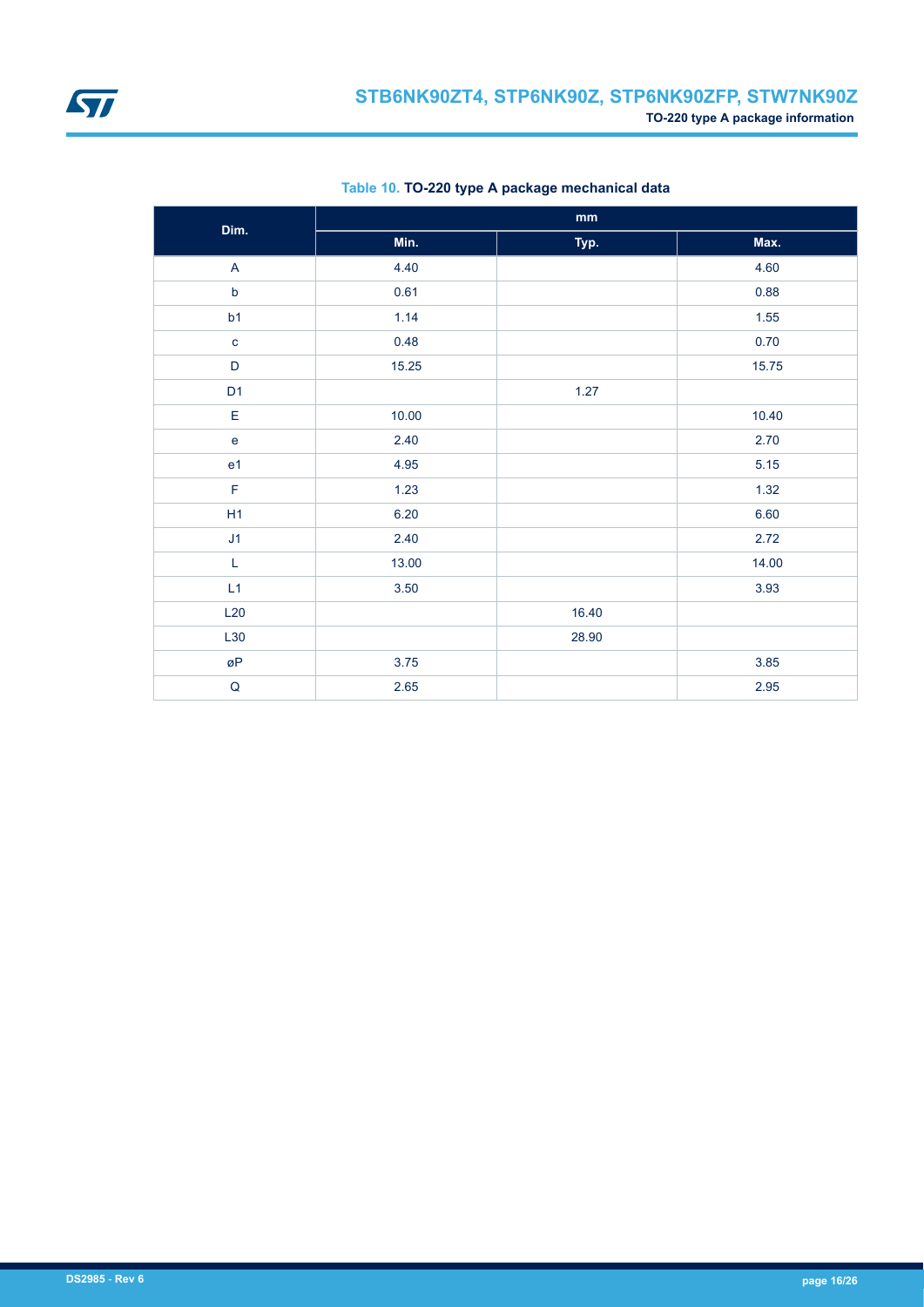

# **4.3 TO-220 type H package information**

**Figure 27. TO-220 type H package outline**



0015988\_H\_21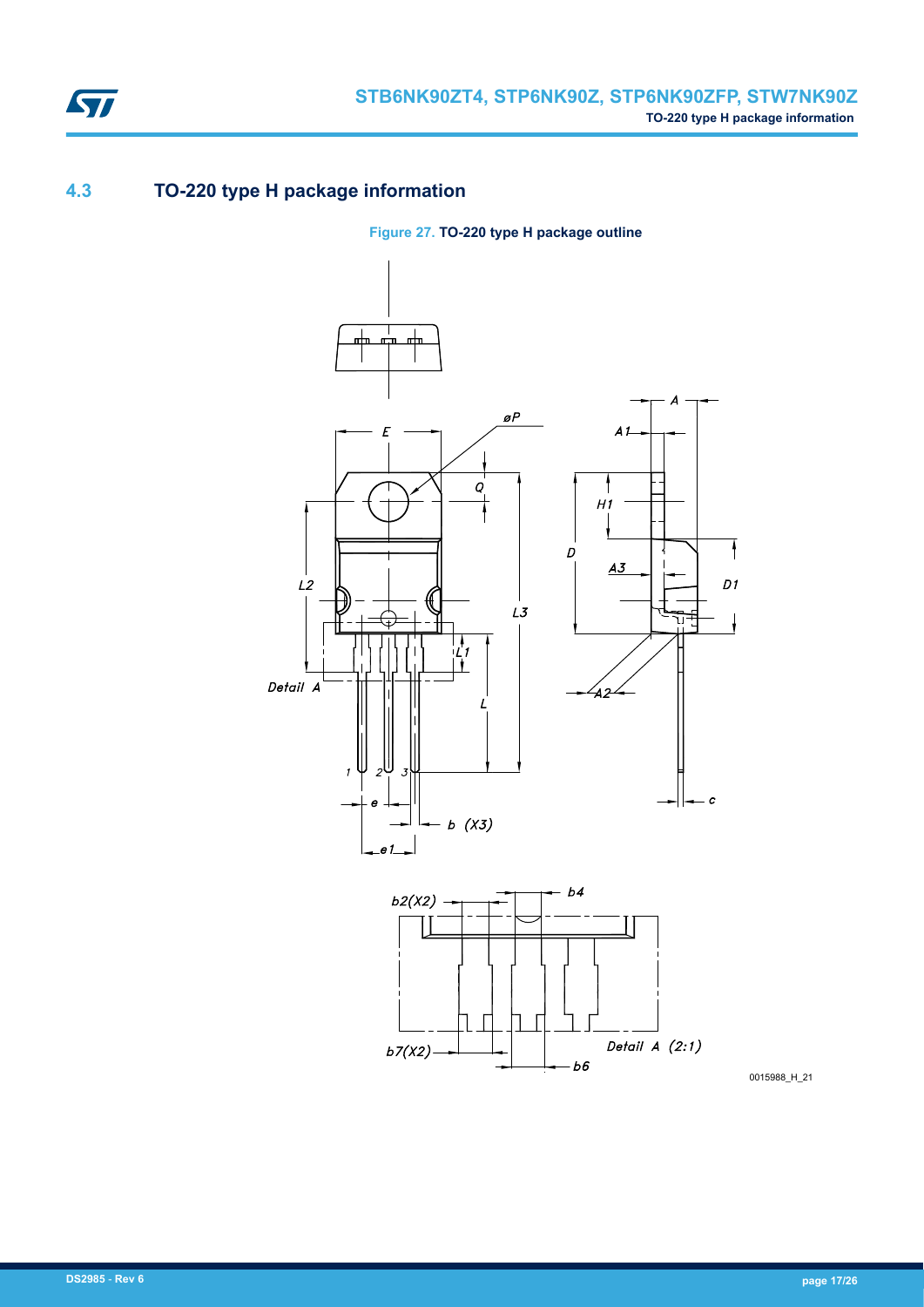<span id="page-17-0"></span>

| Dim.           | $\mathop{\text{mm}}\nolimits$ |       |       |  |
|----------------|-------------------------------|-------|-------|--|
|                | Min.                          | Typ.  | Max.  |  |
| $\overline{A}$ | 4.40                          | 4.45  | 4.50  |  |
| A1             | 1.22                          |       | 1.32  |  |
| A2             | 2.49                          | 2.59  | 2.69  |  |
| A3             | 1.17                          | 1.27  | 1.37  |  |
| $\mathsf b$    | 0.78                          |       | 0.87  |  |
| b2             | 1.25                          |       | 1.34  |  |
| b4             | 1.20                          |       | 1.29  |  |
| b <sub>6</sub> |                               |       | 1.50  |  |
| b7             |                               |       | 1.45  |  |
| $\mathbf{C}$   | 0.49                          |       | 0.56  |  |
| $\mathsf D$    | 15.40                         | 15.50 | 15.60 |  |
| D <sub>1</sub> | 9.05                          | 9.15  | 9.25  |  |
| $\mathsf E$    | 10.08                         | 10.18 | 10.28 |  |
| e              | 2.44                          | 2.54  | 2.64  |  |
| e <sub>1</sub> | 4.98                          | 5.08  | 5.18  |  |
| H1             | 6.25                          | 6.35  | 6.45  |  |
| L              | 13.20                         | 13.40 | 13.60 |  |
| L1             | 3.50                          | 3.70  | 3.90  |  |
| L2             | 16.30                         | 16.40 | 16.50 |  |
| L3             | 28.70                         | 28.90 | 29.10 |  |
| $\oslash$ P    | 3.75                          | 3.80  | 3.85  |  |
| $\mathsf Q$    | 2.70                          | 2.80  | 2.90  |  |

**Table 11. TO-220 type H package mechanical data**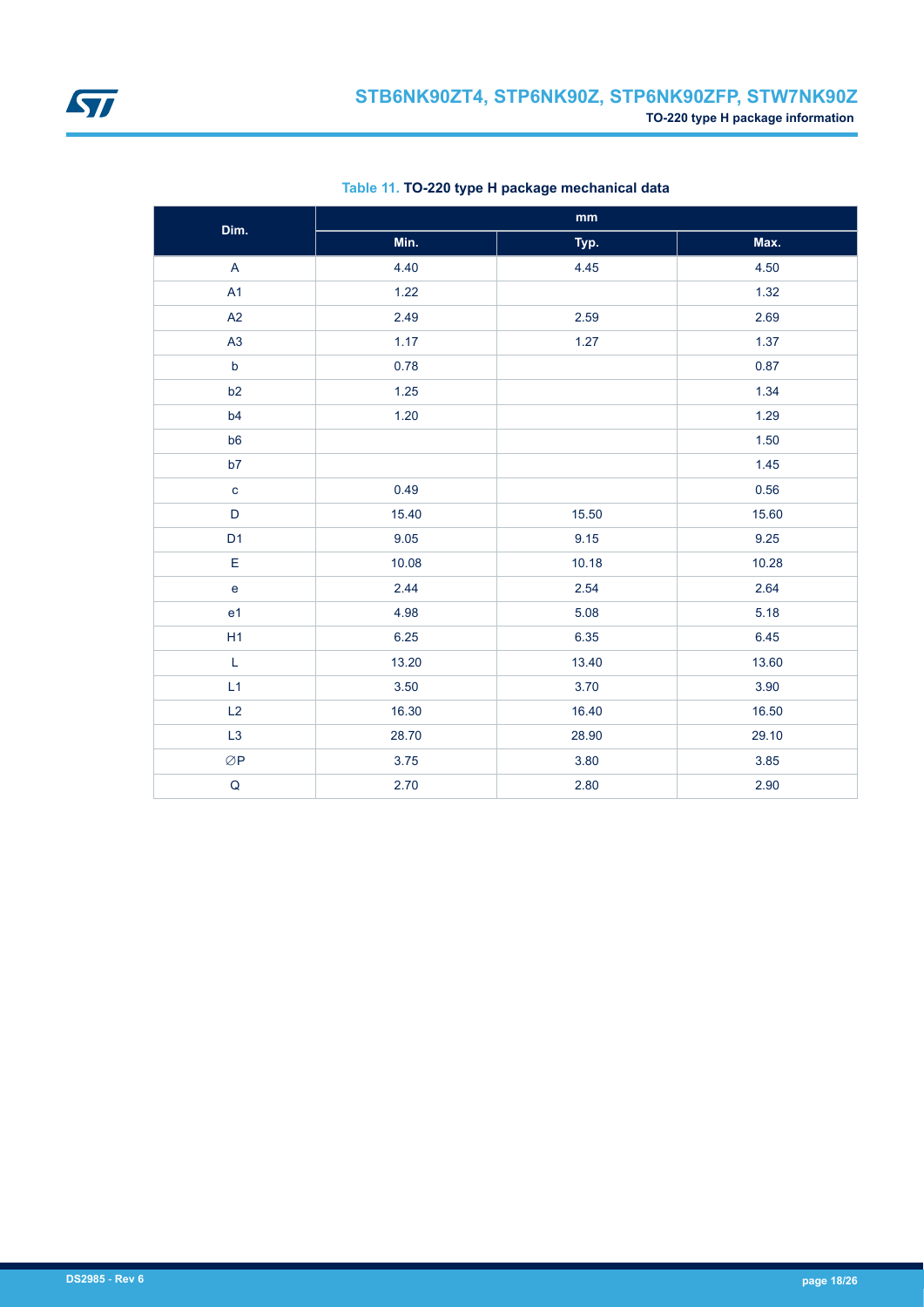

# **4.4 TO-220FP package information**

ST

**Figure 28. TO-220FP package outline**



7012510\_Rev\_12\_B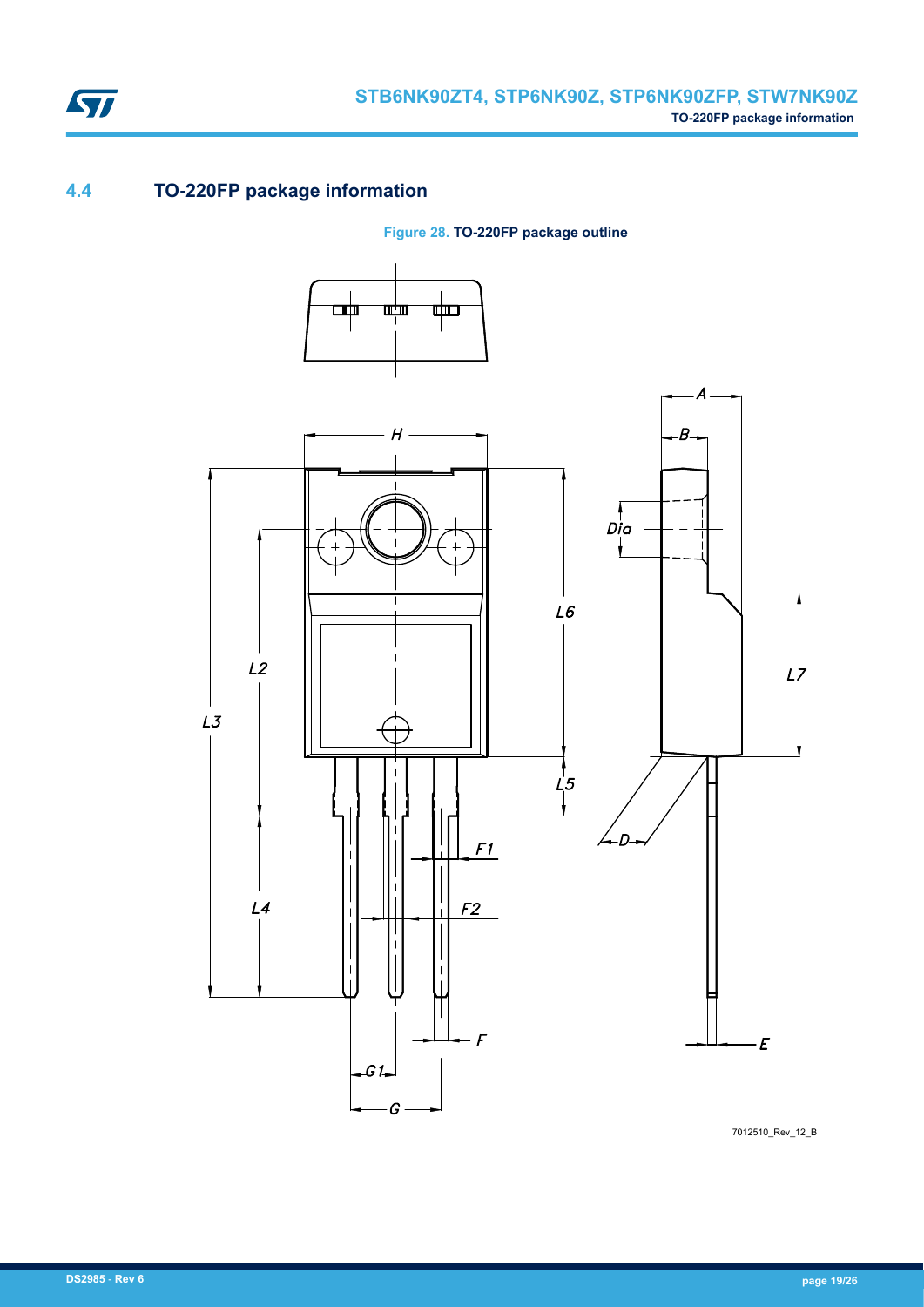<span id="page-19-0"></span>

| Dim.           | $\mathop{\bf mm}\nolimits$ |      |              |
|----------------|----------------------------|------|--------------|
|                | Min.                       | Typ. | Max.         |
| $\mathsf{A}$   | 4.4                        |      | 4.6          |
| $\sf B$        | $2.5\,$                    |      | 2.7          |
| $\mathsf D$    | $2.5\,$                    |      | 2.75         |
| E              | 0.45                       |      | 0.7          |
| F              | 0.75                       |      | $\mathbf{1}$ |
| F1             | 1.15                       |      | 1.70         |
| F2             | 1.15                       |      | 1.70         |
| ${\mathsf G}$  | 4.95                       |      | $5.2\,$      |
| G <sub>1</sub> | $2.4\,$                    |      | 2.7          |
| $\mathsf H$    | 10                         |      | 10.4         |
| L2             |                            | 16   |              |
| L3             | 28.6                       |      | $30.6$       |
| L4             | 9.8                        |      | 10.6         |
| L5             | 2.9                        |      | 3.6          |
| L6             | 15.9                       |      | 16.4         |
| L7             | $\boldsymbol{9}$           |      | 9.3          |
| Dia            | $\overline{3}$             |      | $3.2\,$      |

**Table 12. TO-220FP package mechanical data**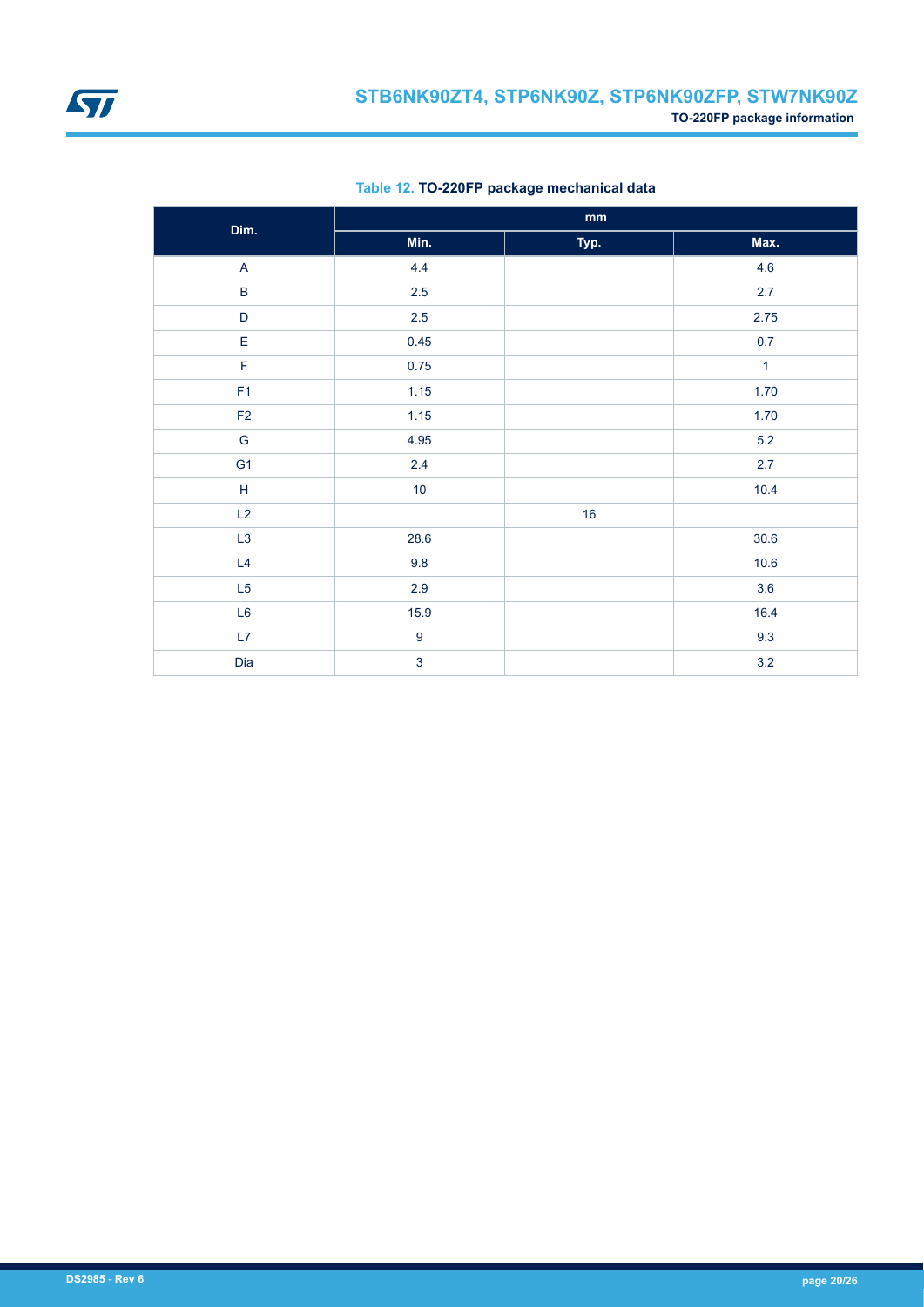

# **4.5 TO-247 package information**

**Figure 29. TO-247 package outline**



0075325\_9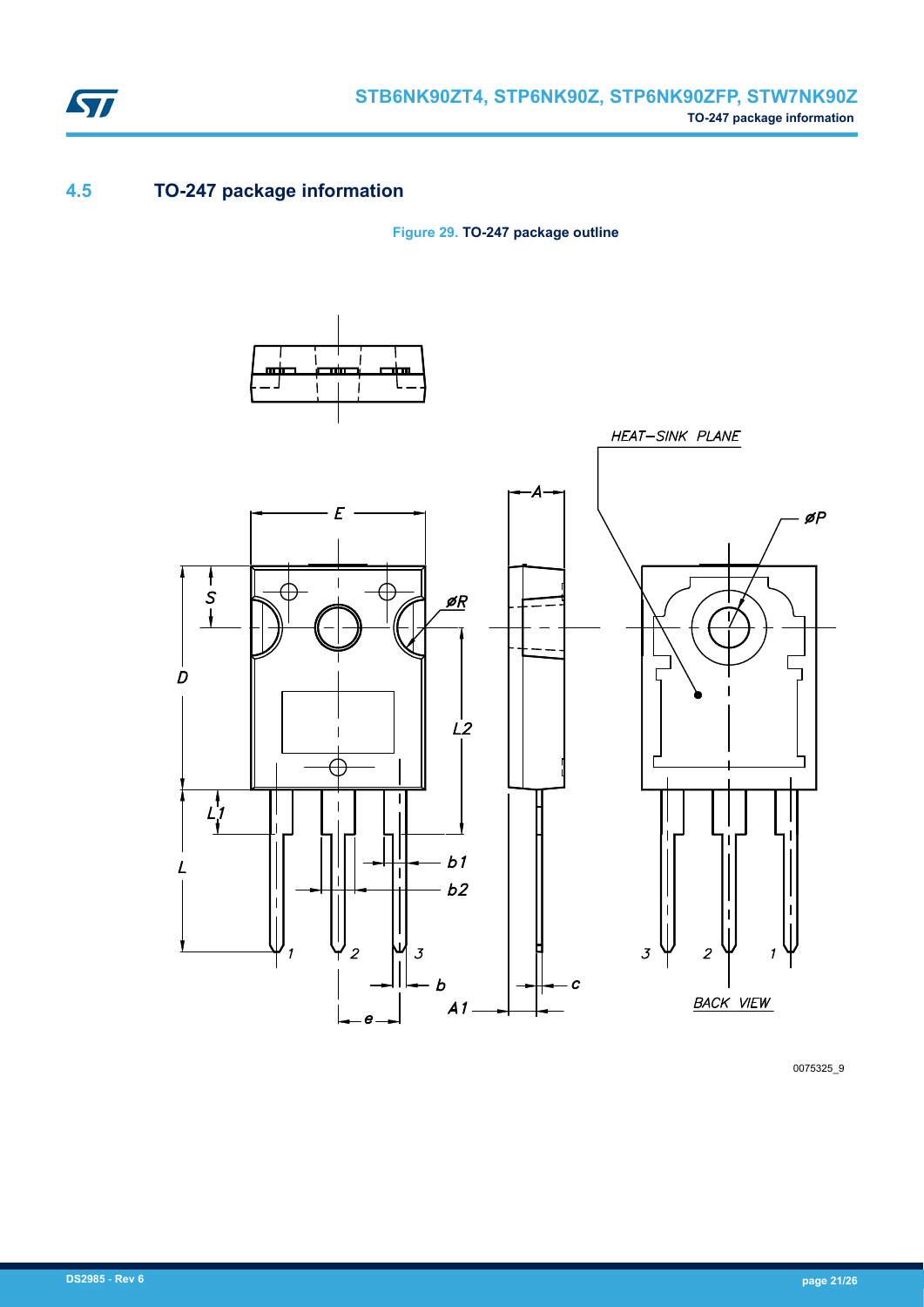

| Dim.         | mm    |       |       |
|--------------|-------|-------|-------|
|              | Min.  | Typ.  | Max.  |
| $\mathsf{A}$ | 4.85  |       | 5.15  |
| A1           | 2.20  |       | 2.60  |
| $\mathsf b$  | 1.0   |       | 1.40  |
| b1           | 2.0   |       | 2.40  |
| b2           | 3.0   |       | 3.40  |
| $\mathbf c$  | 0.40  |       | 0.80  |
| $\mathsf D$  | 19.85 |       | 20.15 |
| $\mathsf E$  | 15.45 |       | 15.75 |
| $\mathbf e$  | 5.30  | 5.45  | 5.60  |
| L            | 14.20 |       | 14.80 |
| L1           | 3.70  |       | 4.30  |
| L2           |       | 18.50 |       |
| ØP           | 3.55  |       | 3.65  |
| ØR           | 4.50  |       | 5.50  |
| $\mathbf S$  | 5.30  | 5.50  | 5.70  |

**Table 13. TO-247 package mechanical data**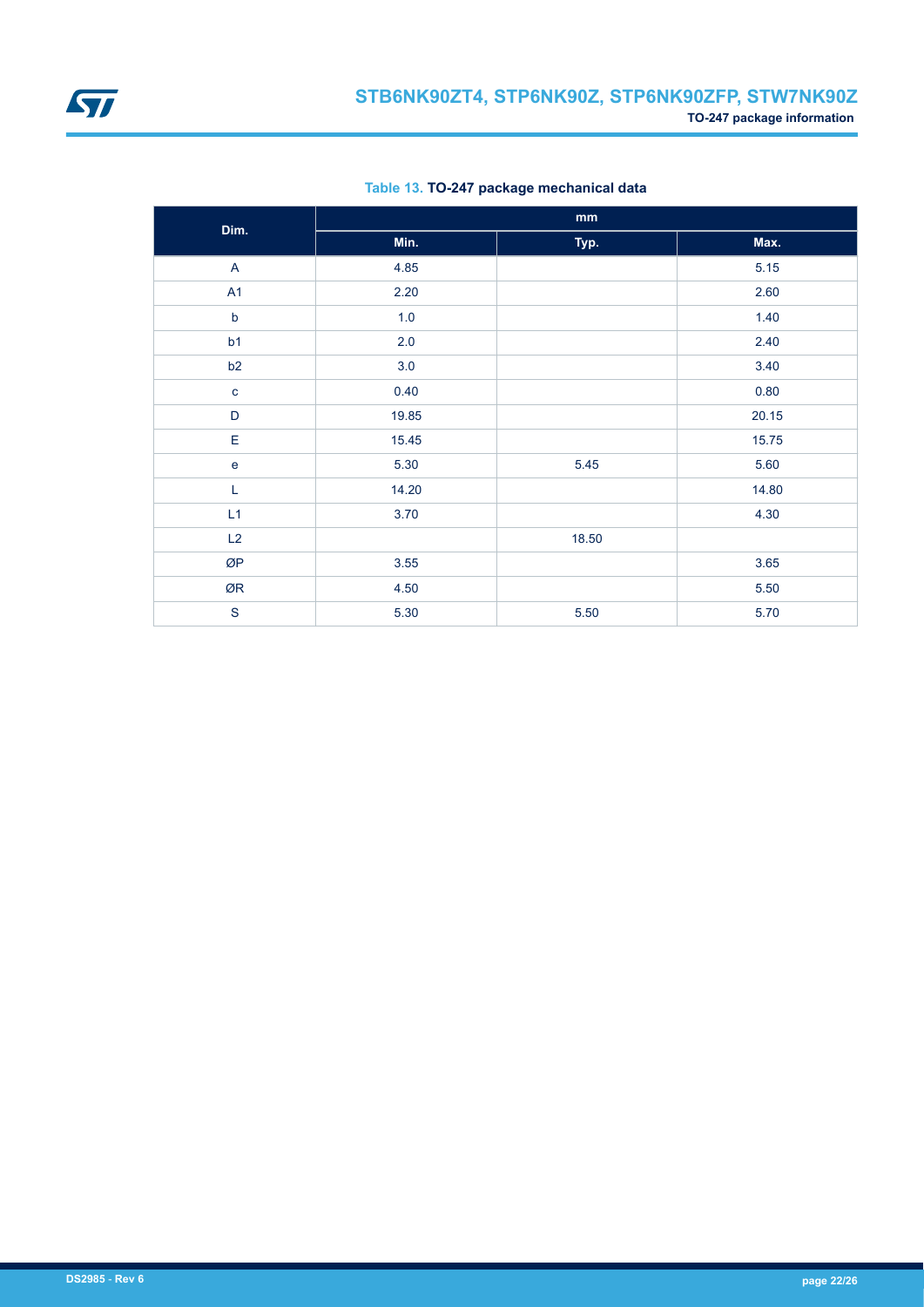<span id="page-22-0"></span>

# **5 Ordering information**

| Order code  | <b>Marking</b> | Package         | Packing     |
|-------------|----------------|-----------------|-------------|
| STB6NK90ZT4 | B6NK90Z        | $D^2$ PAK       | Tape e reel |
| STP6NK90Z   | P6NK90Z        | TO-220          | Tube        |
| STP6NK90ZFP | P6NK90ZFP      | <b>TO-220FP</b> | Tube        |
| STW7NK90Z   | W7NK90Z        | <b>TO-247</b>   | Tube        |

### **Table 14. Order codes**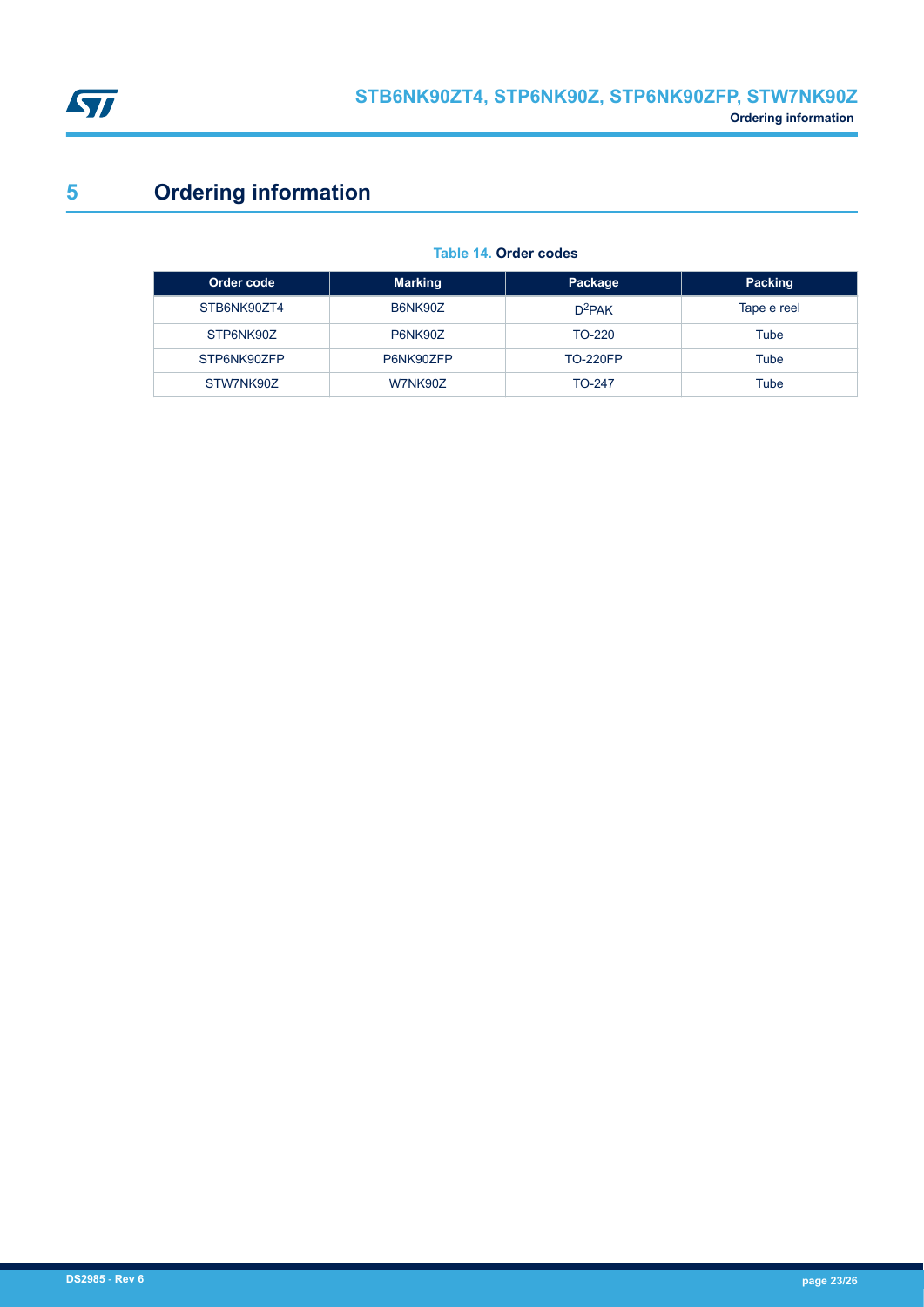<span id="page-23-0"></span>

# **Revision history**

### **Table 15. Document revision history**

| <b>Date</b> | <b>Version</b> | <b>Changes</b>                                                                                                                                                                     |
|-------------|----------------|------------------------------------------------------------------------------------------------------------------------------------------------------------------------------------|
| 29-Nov-2005 | 3              | Complete version                                                                                                                                                                   |
| 16-Aug-2006 | 4              | New template, no content change                                                                                                                                                    |
| 10-Apr-2007 | 5              | Typo mistake on Table 2                                                                                                                                                            |
| 04-Apr-2018 | 6              | Removed maturity status indication from cover page. The document status is<br>production data.<br>Updated Table 5. Dynamic and Table 6. Source drain diode.<br>Minor text changes. |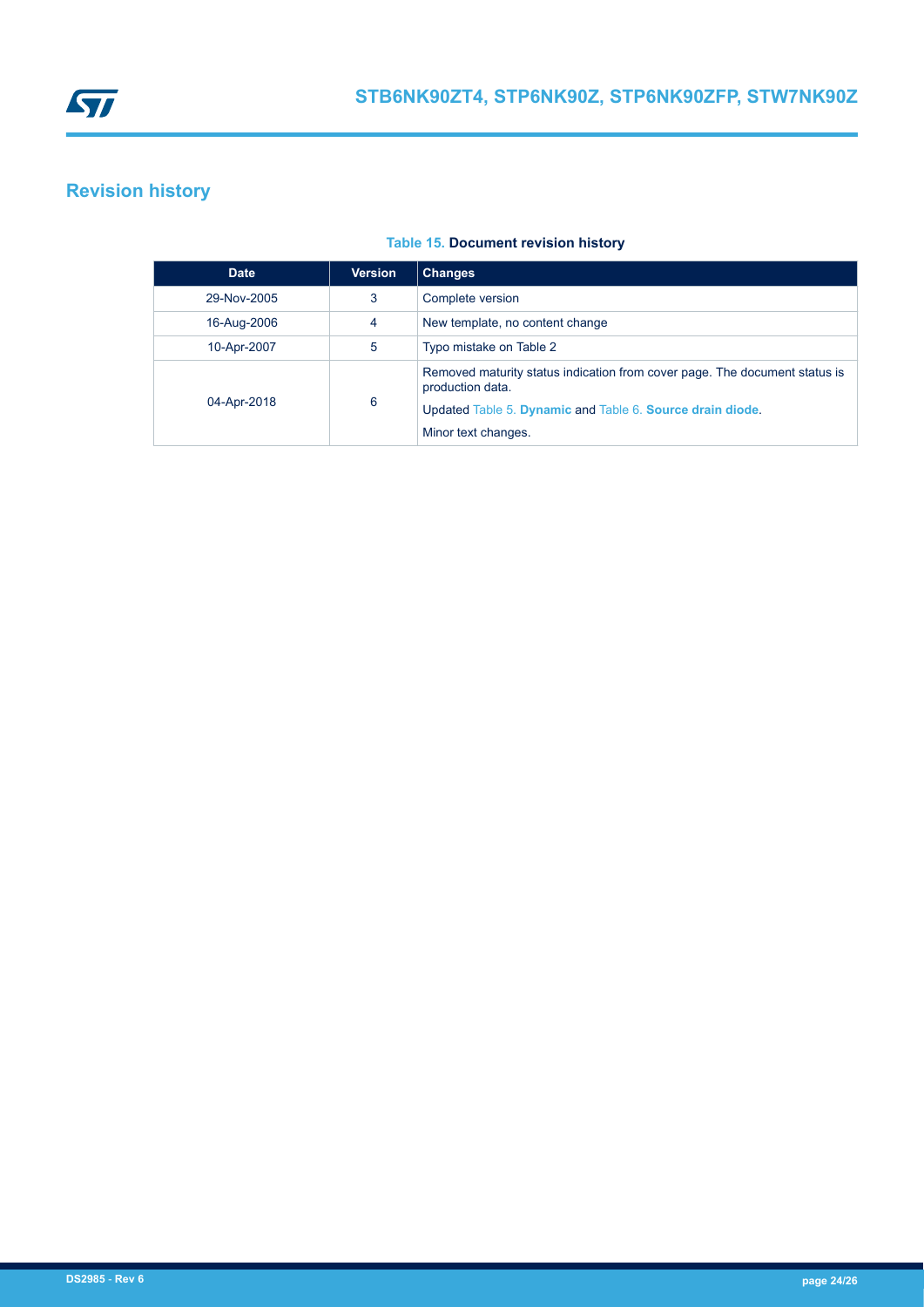

# **Contents**

| $\blacktriangleleft$    |     |  |  |
|-------------------------|-----|--|--|
| $\mathbf{2}$            |     |  |  |
|                         | 2.1 |  |  |
| $\mathbf{3}$            |     |  |  |
| $\overline{\mathbf{4}}$ |     |  |  |
|                         | 4.1 |  |  |
|                         | 4.2 |  |  |
|                         | 4.3 |  |  |
|                         | 4.4 |  |  |
|                         | 4.5 |  |  |
| 5                       |     |  |  |
|                         |     |  |  |